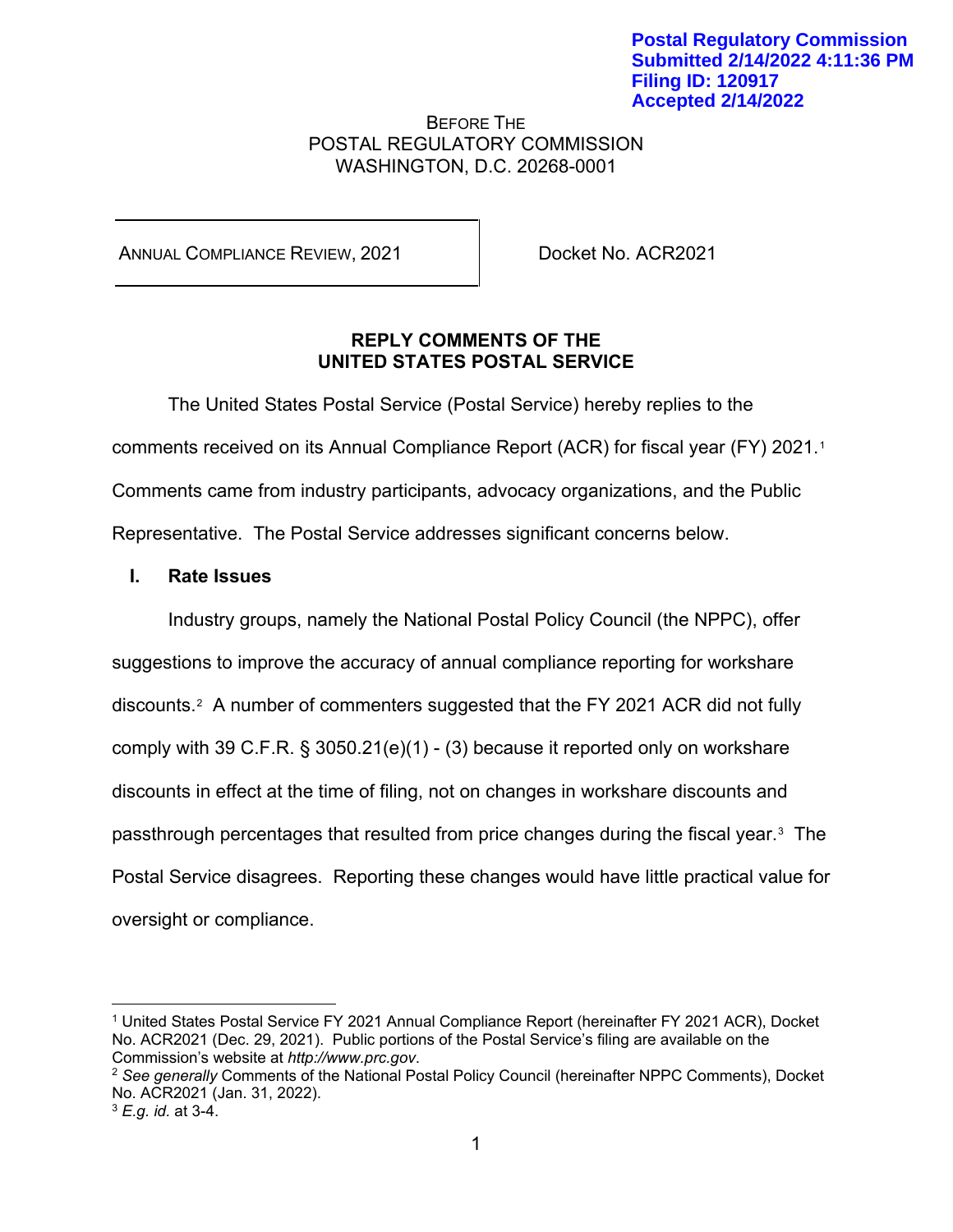As a general matter, the Postal Service sets workshare discounts and passthrough percentages in price cases, and the Commission reviews the discounts and passthroughs for compliance at that time, using then-current cost information.

The Annual Compliance Report, by contrast, produces updated cost information, which is then used in reassessing the compliance of each workshare discount most recently reviewed by the Commission. Because final costs and cost avoidances are not known until the ACR is filed, the compliance reported in the ACR for each workshare discount and passthrough percentage may or may not be the same as it was at the time prices were set. If workshare discounts and passthrough percentages are reported as not compliant in the ACR, the Postal Service remedies the noncompliance in the next price case.

The commenters suggest that the Postal Service should also report on the compliance of workshare discounts and passthrough percentages that were in effect at some time during the fiscal year so that the Commission can reassess their compliance using the ACR's updated cost information. Doing so, however, would provide little benefit. Those discounts and percentages were, by definition, compliant, or made compliant, when the Commission approved the price changes during the year.

Put slightly differently, the noncompliance of workshare discounts and passthrough percentages that are no longer in effect demonstrates nothing about Postal Service policies and operations other than the fact that there have been intervening price cases and changes in costs. Meaningful reporting about workshare discounts and passthrough percentages, therefore, occurs in the price cases when they are set and reviewed, information that is already before the Commission.

2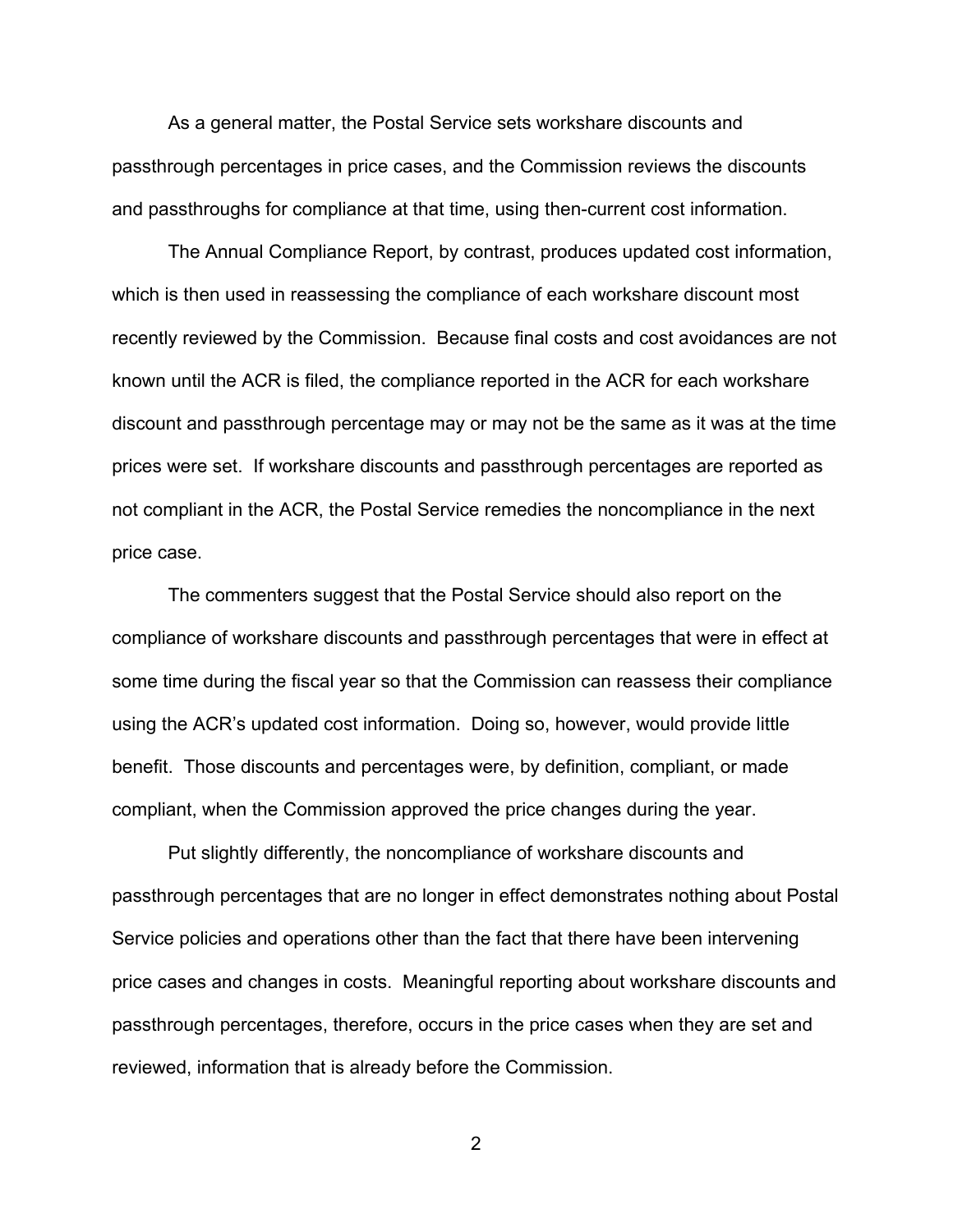A number of commenters, including NPPC,<sup>[4](#page-2-0)</sup> Pitney Bowes,<sup>[5](#page-2-1)</sup> and the Association for Postal Commerce (PostCom),<sup>[6](#page-2-2)</sup> raise an additional concern, expressing dissatisfaction with the Postal Service's efforts at bringing passthrough percentages closer to 100 percent. Noting "skimpy" passthroughs "clustering" around the 85 percent floor, these commenters suggested that the Commission raise the floor to 95 percent to enforce stricter adherence to efficient component pricing. The Postal Service disagrees.

As an initial matter, the Postal Service disagrees with the premise that we are required to raise the workshare passthroughs over time to 100 percent. Instead, the rules require that we are obligated to ensure that the passthroughs fall within a Commission-prescribed band. Furthermore, even accepting the point that the Postal Service is somehow obligated to move the passthrough discounts towards 100 percent, the reality is that the new part 3030, subpart J, governing workshare discounts has resulted in the Postal Service moving passthrough percentages toward 100 percent across all mail classes.[7](#page-2-3)

This becomes clear when comparing passthroughs for First-Class Mail, Marketing Mail, Periodicals, and Package Service from Docket No. R2021-1 through Docket No. R2021-2, *i.e.,* price cases before and after the 10-Year Review rules took effect and added regulations governing passthroughs below 100 percent. In Docket No. R2021-1, there were 21 passthroughs below 85 percent that in Docket No. R2021-2 were made compliant under 39 C.F.R. § 3030.284(e) by setting the passthrough

<span id="page-2-0"></span><sup>4</sup> *See* NPPC Comments at 7-8.

<span id="page-2-1"></span><sup>5</sup> *See* Comments of Pitney Bowes, Inc., Docket No. ACR2021 (Jan. 31, 2022) at 1-3.

<span id="page-2-2"></span><sup>6</sup> *See* Comments of Ass'n for Postal Commerce, Docket No. ACR 2021 (Jan. 31, 2022) at 3-4.

<span id="page-2-3"></span><sup>7</sup> 39 C.F.R. § 3030 subpart J.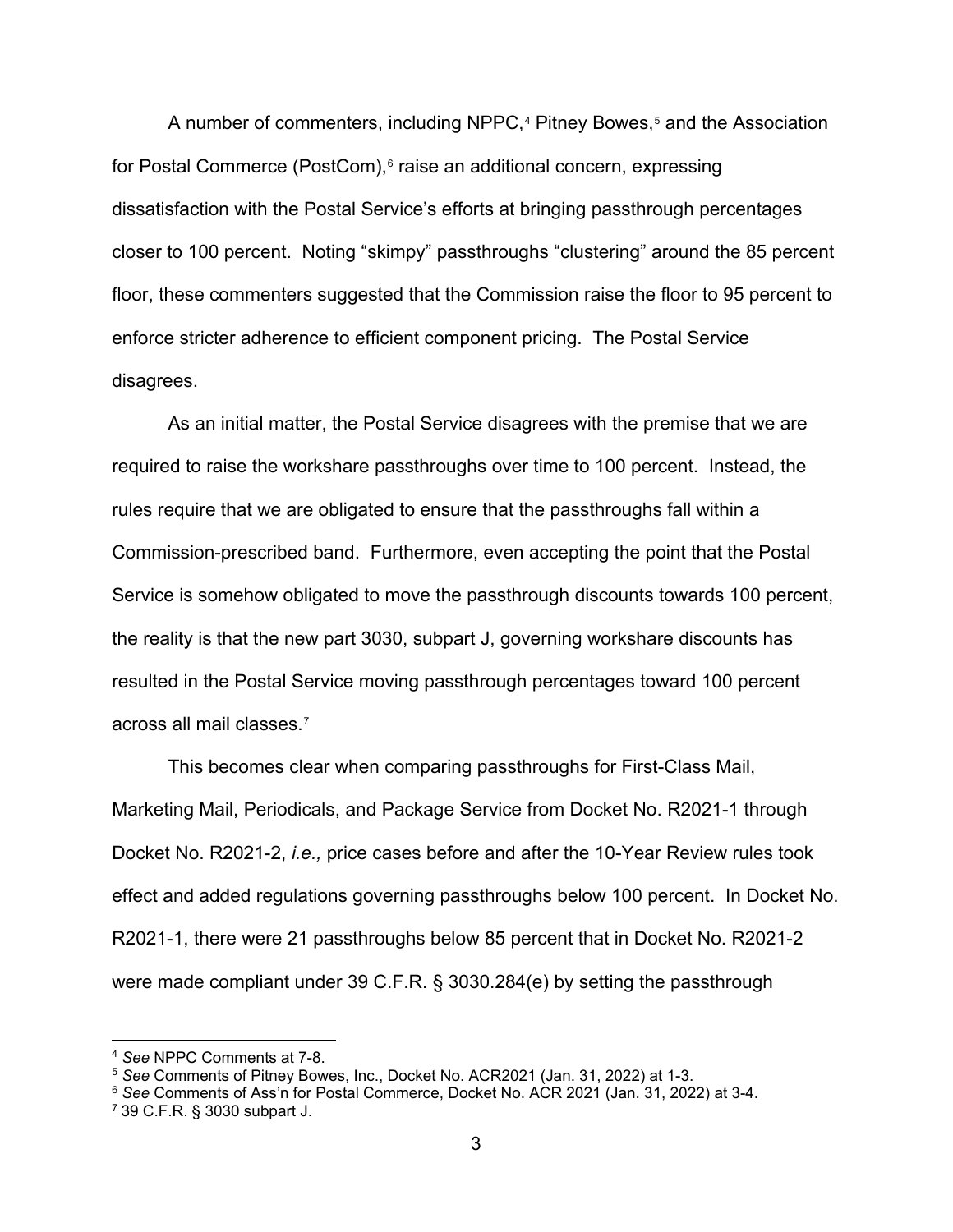percentage between 85 percent and 100 percent. Of those 21, 11 fell between 85 percent and 88.9 percent, and 10 fell between 89.0 percent and 100 percent, hardly evidence of minimal compliance. Please see the table below.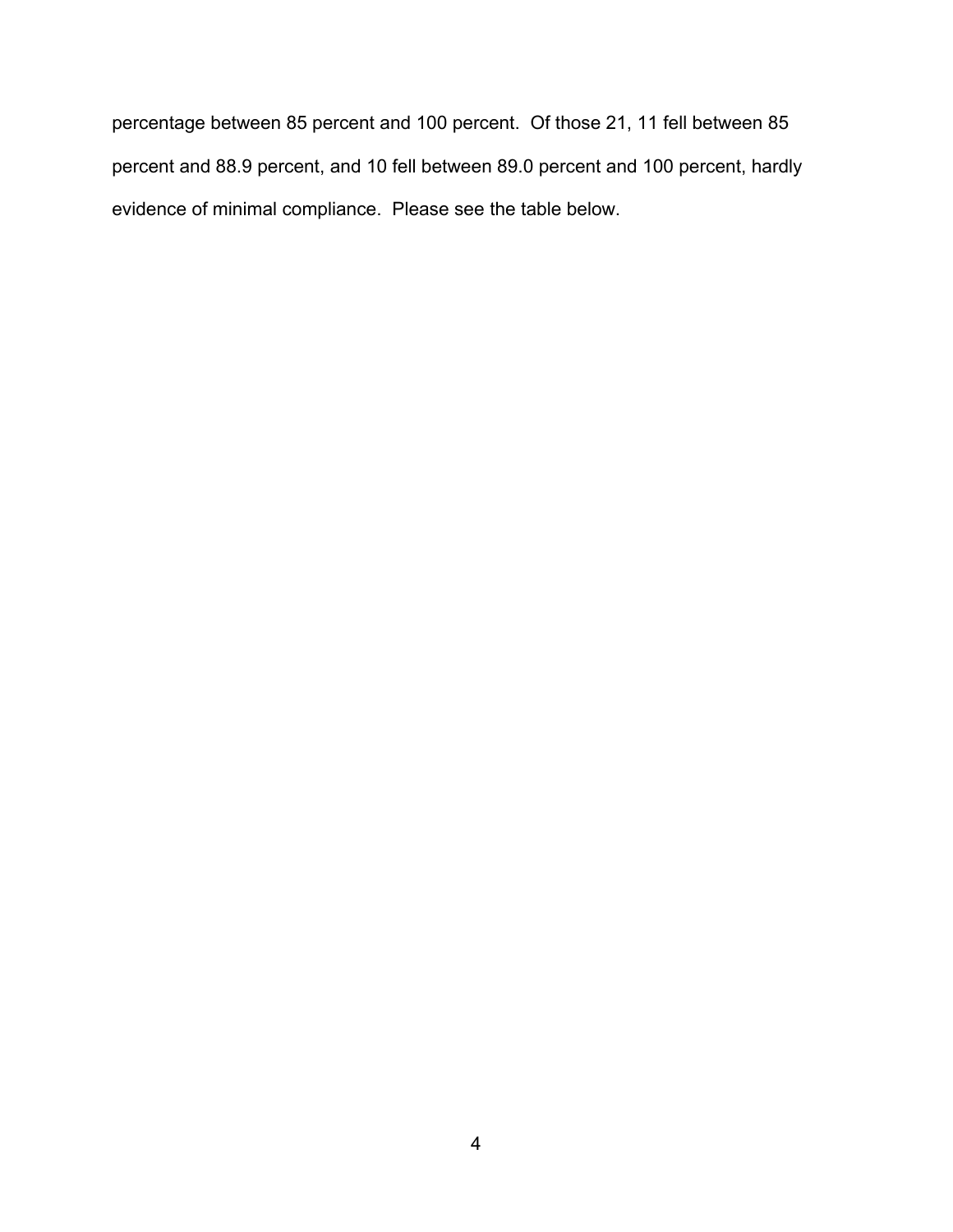# **Table: Passthroughs below 85% in Docket No. R2021-1 brought into compliance in Docket No. R2021-2 under 39 C.F.R. § 39 C.F.R. § 3030.284(e)**

# Passthroughs in R2021-2 between 85% and 88.9% in red

Passthroughs in R2021-2 between 89.0% and 100% in green

| <b>First Class Mail</b>                                                   | 2021-1 Passthrough | 2021-2 Passthrough |
|---------------------------------------------------------------------------|--------------------|--------------------|
| <b>Automation 5-digit Letters</b>                                         | 78.9%              | 85.4%              |
|                                                                           |                    |                    |
| <b>Periodicals</b><br><b>Outside County</b>                               |                    |                    |
| Presorting                                                                |                    |                    |
| <b>CR Basic</b>                                                           | 66.4%              | 85.9%              |
| <b>High Density</b>                                                       | 78.6%              | 91.7%              |
| Non-machinable Non-auto 3D/SCR Flats                                      | 84.6%              | 85.5%              |
| <b>Presorting Automation Letters</b>                                      |                    |                    |
| <b>ADC Automation Letter</b>                                              | 84.2%              | 86.4%              |
| <b>3-Digit Automation Letter</b>                                          | 0.0%               | 100.0%             |
| <b>Within County</b>                                                      |                    |                    |
| Presorting                                                                |                    |                    |
| <b>3-Digit Automation Letter</b>                                          | 0.0%               | 87.5%              |
| <b>Marketing Mail</b>                                                     |                    |                    |
| <b>Nonprofit Marketing Mail Parcels</b>                                   |                    |                    |
| <b>NDC Machinable Parcels</b>                                             | 68.7%              | 100.0%             |
| 5-digit Machinable Parcels                                                | 48.8%              | 85.3%              |
| <b>SCF Irregular Parcels</b>                                              | 68.5%              | 92.9%              |
| Commercial and Nonprofit Marketing Mail HD / Saturation Flats and Parcels |                    |                    |
| <b>High Density Flats</b>                                                 | 77.5%              | 97.0%              |
| Commercial and Nonprofit HD, HD+ and Saturation Flats                     |                    |                    |
| <b>DNDC</b>                                                               | 80.4%              | 94.5%              |
| <b>DSCF</b>                                                               | 84.6%              | 88.3%              |
| <b>DDU</b>                                                                | 82.3%              | 90.4%              |
| <b>Media Mail</b>                                                         |                    |                    |
| <b>Presorting Basic</b>                                                   | 64.2%              | 93.2%              |
| <b>Presorting 5-digit</b>                                                 | 65.3%              | 89.8%              |
| <b>Library Mail</b>                                                       |                    |                    |
| <b>Presorting Basic</b>                                                   | 61.2%              | 89.0%              |
| <b>Presorting 5-digit</b>                                                 | 62.4%              | 85.5%              |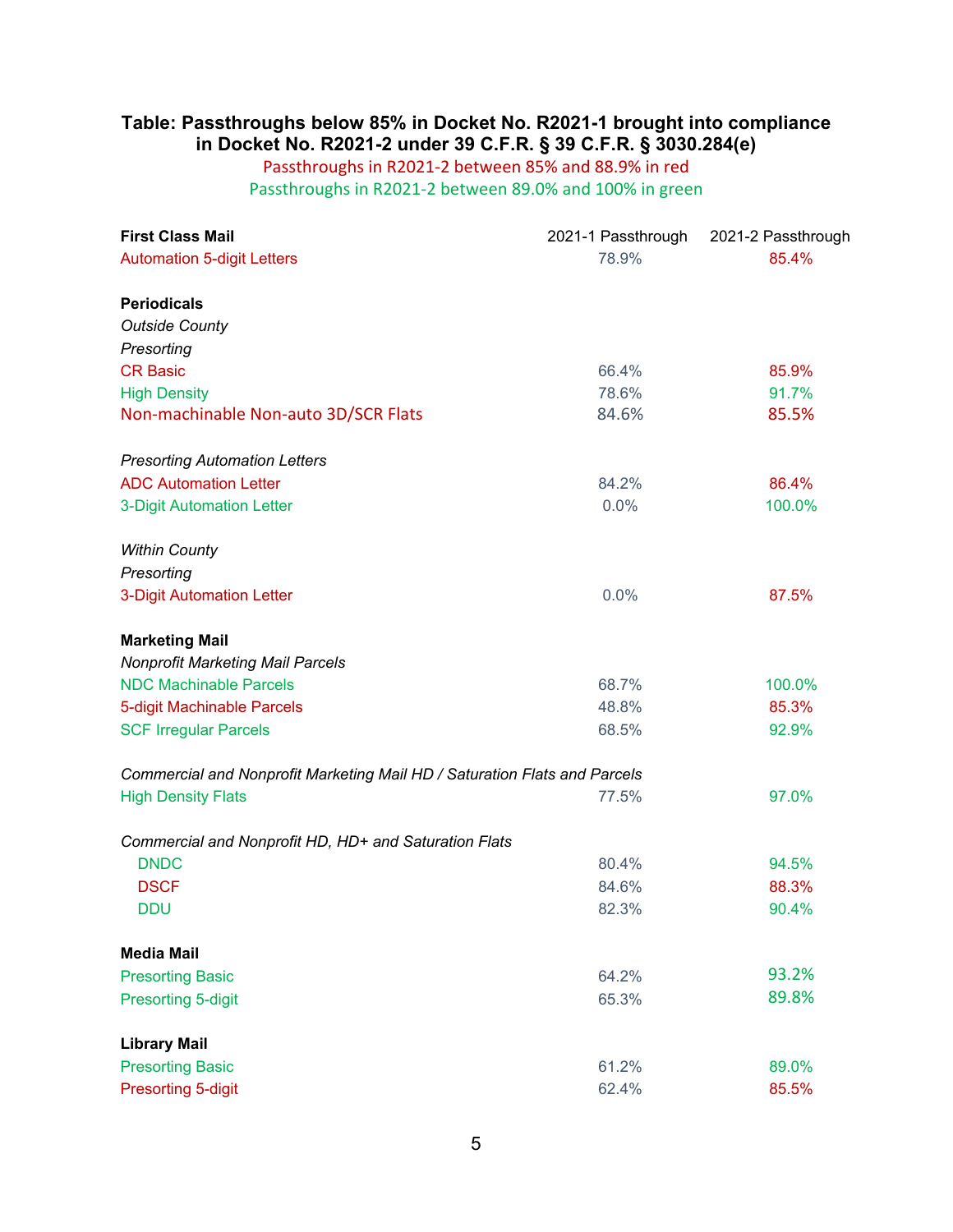| <b>BPM FRIS</b>                        |       |       |
|----------------------------------------|-------|-------|
| Drop Ship                              |       |       |
| <b>Basic, Carrier Route DNDC Flats</b> | 84.6% | 87.4% |
| Basic, Carrier Route DDU Flats         | 78.8% | 87.0% |
| <b>BPM Parcels</b>                     |       |       |
| Drop Ship                              |       |       |
| Basic, Carrier Route DDU Parcels       | 79.6% | 88.1% |
|                                        |       |       |

Note: Nonautomation First Class Presort Letters eliminated in 2021-2 and not included.

**BPM Flats**

Finally, the new part 3030, subpart J, governing workshare discounts has only been in effect for one Market Dominant price case. As such, and even assuming that the provision requires the Postal Service to increase passthroughs towards 100 percent and ignoring the progress being made in that regard, it is premature to assert that the provision is not accomplishing its purportedly mandated effect. In short, there is no basis for the Commission to conclude that the Postal Service is not complying with its obligation to raise passthroughs with the bands required by the Commission's rules. And there is no reason for the Commission to raise the passthrough floor to 95 percent.

Commentors also requested further information regarding new products offered by the Postal Service, including USPS Connect Local Mail.<sup>[8](#page-5-0)</sup> The National Association of Presort Mailers (NAPM) raised concerns regarding (1) mail service providers' ability to participate in USPS Connect Local Mail; and (2) terms and conditions associated with participation in USPS Connect Local Mail.[9](#page-5-1)

<span id="page-5-1"></span><span id="page-5-0"></span><sup>8</sup> *See, e.g.*, Comments of the Nat'l Ass'n of Presort Mailers (hereinafter NAPM Comments), Docket No. ACR2021 (Jan. 31, 2022) at 16-17. <sup>9</sup> *Id*.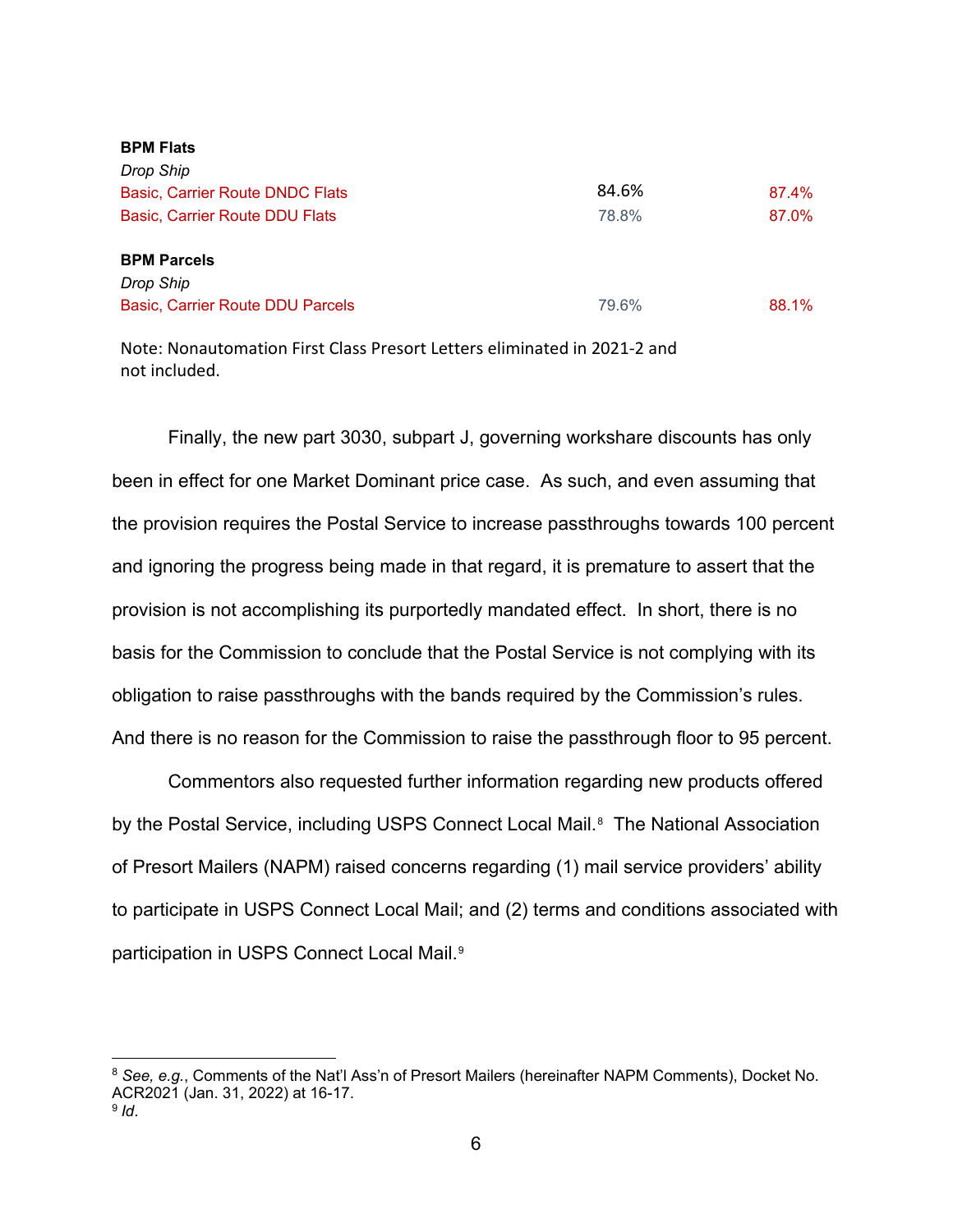With respect to eligible participants for USPS Connect Local Mail, NAPM requests the Postal Service clarify specifically whether mail service providers submitting mail from multiple business customers would be eligible.<sup>[10](#page-6-0)</sup> This question is easily resolved; the Postal Service hereby confirms that mail service providers may participate in USPS Connect Local Mail by signing up for a Click-N-Ship business account and agreeing to the USPS Connect Local Mail terms and conditions.

With respect to the applicable terms and conditions, NAPM states USPS Connect Local Mail "customer agreements are formed between the USPS and the business participant, with no public information on what the requirements are for participation, similar to the Negotiated Service Agreement (NSA) process."[11](#page-6-1) This is incorrect. USPS Connect Local Mail requires the customer to agree to a standard set of terms and conditions at the time they register for the program (i.e., the customer is asked to check a box indicating they have reviewed, understand, and agree to the terms and conditions). USPS Connect Local Mail customers are not permitted to negotiate individual terms, and potential customers can review the terms and conditions simply by registering for USPS Connect Local Mail.

Finally, another commenter, the Greeting Card Association (GCA), has asked the Postal Regulatory Commission to reconsider its decision in Docket No. R2021-2 favorably reviewing the Postal Service's decision to increase the non-machinable surcharge from \$0.20 to \$0.30.<sup>[12](#page-6-2)</sup> GCA claims the surcharge should be considered an economically independent price, with the result being a 50 percent price increase for the

<span id="page-6-0"></span><sup>&</sup>lt;sup>10</sup> NAPM Comments at 17.<br><sup>11</sup> Id.

<span id="page-6-1"></span>

<span id="page-6-2"></span><sup>&</sup>lt;sup>12</sup> Initial Comments of the Greeting Card Ass'n (hereinafter GCA Comments), Docket No. ACR2021 (Jan. 31, 2022) at 1-2.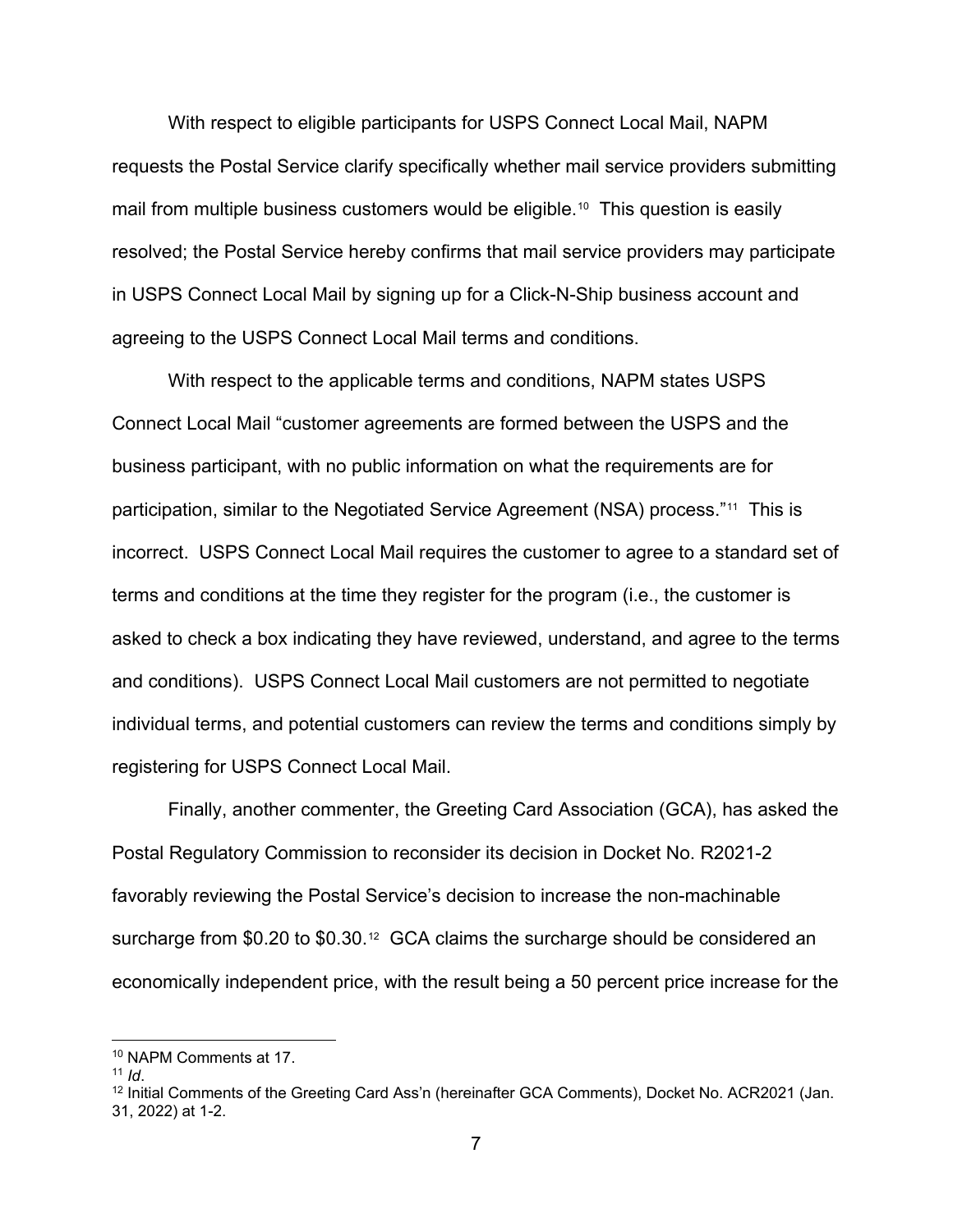non-machinability surcharge following Docket No. R2021-2.[13](#page-7-0) The Commission should again reject this invalid assertion. The Commission considered this argument already in Docket No. R2021-2 and found there that the non-machinable surcharge is a price added onto the price for a Single-Piece First-Class Mail Letter. As the Commission explained in Order No. 5937, the increase in the non-machinable surcharge contributes to an overall price increase from \$0.75 to \$0.88 for Single-Piece First-Class Mail Non-machinable Letters, an increase of approximately 17 percent rather than 50 percent.<sup>[14](#page-7-1)</sup> GCA does not bring anything new to disturb this finding.

Similarly, as it did in Docket No. R2021-2, GCA argues against decoupling the non-machinability surcharge from the extra-ounce price (both prices were set to \$0.20 prior to Docket No. R2021-2). On this issue, the Commission pointed out nonmachinable pieces require manual processing, distinguishing the non-machinability surcharge from the extra-ounce price, and pointed out that one of the aims of the nonmachinabilty surcharge is to "disincentivize pieces requiring manual processing."[15](#page-7-2) Again, GCA does not bring anything new to disturb the Commission's conclusion. GCA's attempt to relitigate Docket No. R2021-2's increase to the non-machinable surcharge should therefore be rejected.

The Postal Service continues as well to review the financial performance of its International Competitive Products. The Public Representative offered a number of observations on these products,[16](#page-7-3) which were largely mitigated by information furnished

<span id="page-7-0"></span><sup>13</sup> *See* GCA Comments at 1-3.

<span id="page-7-1"></span><sup>14</sup> Order No. 5937, Docket. No. R2021-2 (Jul. 19, 2021) at 86-7.

<span id="page-7-2"></span><sup>15</sup> *Id*. at 87.

<span id="page-7-3"></span><sup>&</sup>lt;sup>16</sup> Public Representative Comments (PR Comments), Docket No. ACR2021 (Jan. 31, 2022) at 21-3.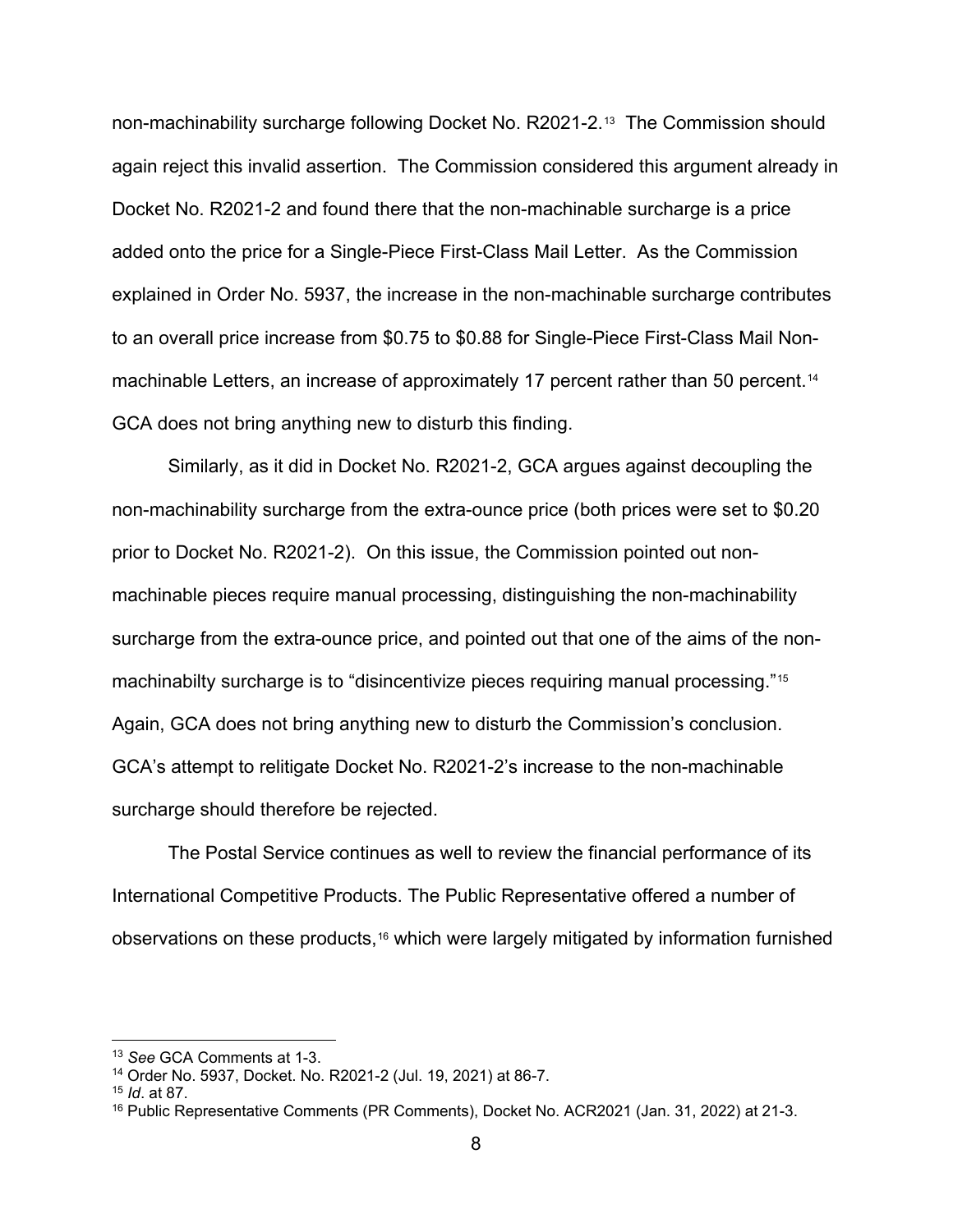by the Postal Service in the FY 2021 Annual Compliance Report and responses to information requests.<sup>[17](#page-8-0)</sup>

With respect to International Money Transfer Service (IMTS), as for IMTS-Inbound, the Public Representative anticipates that the recent termination of international postal money order agreements with thirteen foreign postal operators as set forth in notices in the Postal Bulletins published on July 29, 2021,<sup>[18](#page-8-1)</sup> and October 21, 2021,[19](#page-8-2) "will have a positive effect on FY 2022 cost coverage." Thus, the Public Representative concludes that the Postal Service "has made reasonable progress in addressing the cost coverage shortfall of the IMTS—Inbound."[20](#page-8-3) As for IMTS-Outbound, the Public Representative acknowledges the Postal Service's statements about IMTS costing being subject to variation and the recent 15.8 percent increase for Postal Money Orders and Money Transfer Service that went into effect on January 9, 2022, but "is troubled by the persistent cost coverage shortfall of IMTS-Outbound," noting that "the Postal Service did not explain how it intends to bring IMTS-Outbound into compliance with § 3633(a)(2)."<sup>21</sup> The Postal Service provided additional information about the IMTS-Inbound and IMTS-Outbound products in response to Question 9 in Chairman's Information Request No.  $7<sup>22</sup>$  $7<sup>22</sup>$  $7<sup>22</sup>$  Also, the recent termination of international postal money order agreements with thirteen foreign postal operators should not only lead to a significant reduction in the volume of international postal money orders, but also would

<span id="page-8-0"></span><sup>17</sup> FY 2021 ACR at 85-88.

<span id="page-8-2"></span><span id="page-8-1"></span><sup>18</sup> *See* IMM Revision: Termination of International Postal Money Order Service, *Postal Bulletin 22577*  (July 29, 2021), available at https://about.usps.com/postal-bulletin/2021/pb22577/html/updt\_005.htm. <sup>19</sup> *See* IMM Revision: Termination of International Postal Money Order Service, *Postal Bulletin* 22583 (Oct. 21, 2021), available at https://about.usps.com/postal-bulletin/2021/pb22583/html/updt\_001.htm.  $20$  PR Comments at 21-22.

<span id="page-8-4"></span><span id="page-8-3"></span><sup>21</sup> PR Comments at 22.

<span id="page-8-5"></span><sup>22</sup> *See* Response to Question 9, Responses of The United States Postal Service to Questions 1-14 of Chairman's Information Request No. 7, Dk No. ACR2021 (Feb. 3, 2022).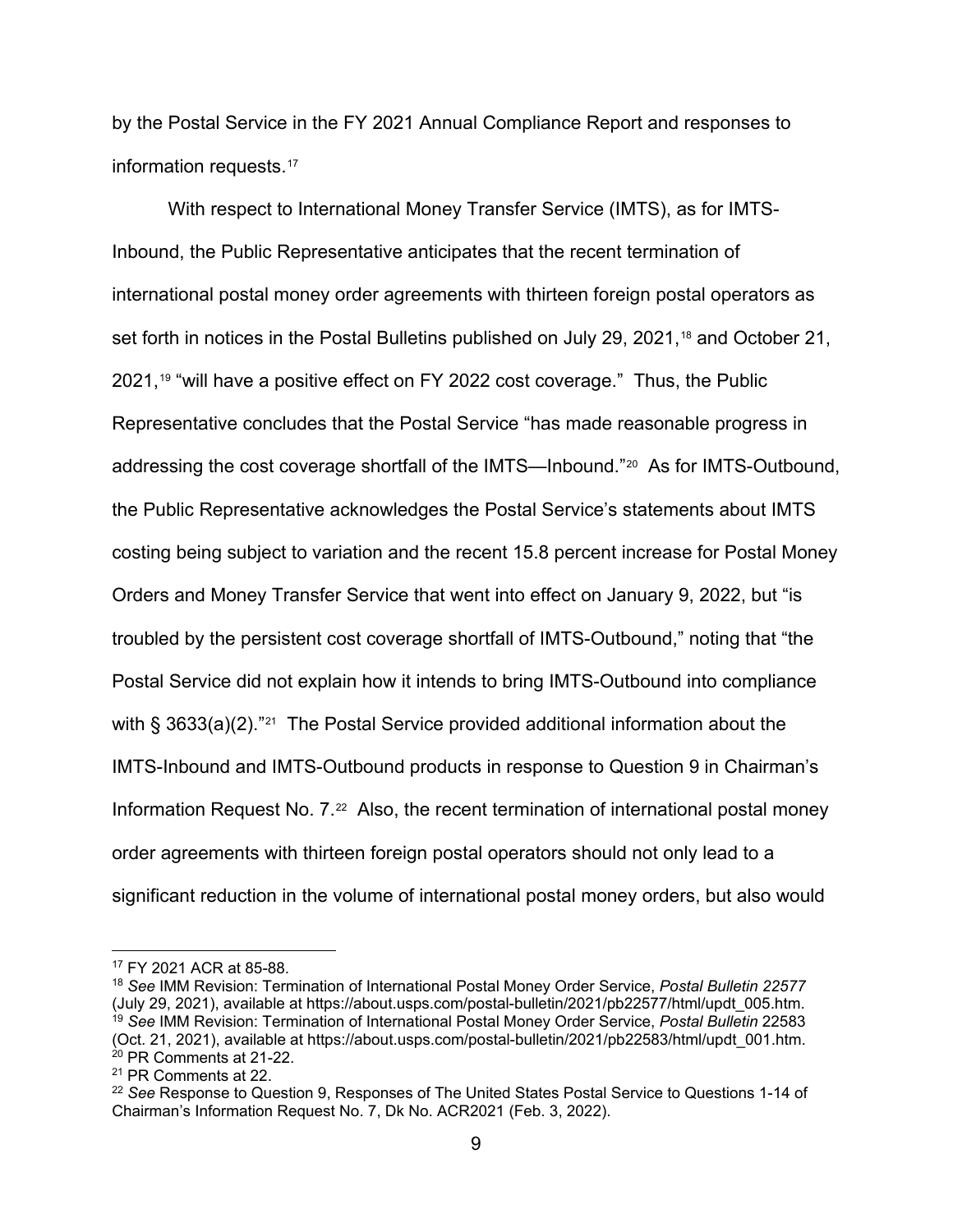hopefully lead to a decrease in reported costs for international postal money orders for ITMS-Outbound in FY 2022 (although sampling variation could potentially interfere with realization of that expectation).

As for Inbound Competitive International Registered Mail, the Public Representative acknowledged that the Postal Service listed in the FY 2021 ACR the scheduled Universal Postal Union increases for the additional payment per item for Inbound Registered Mail.[23](#page-9-0) However, the Public Representative did not acknowledge the Postal Service's statements about how the voluntary supplementary remuneration for inbound registered items, as well as the Inbound Competitive PRIME Registered Service Agreement 1 multilateral agreement that is the subject of Docket No. MC2020- 73, create other separate sources of improved contribution associated with Inbound Registered Mail.[24](#page-9-1) The Public Representative expresses concern "that the failure of the Inbound Competitive International Registered Mail price category to cover its costs will continue to persist," and that the Postal Service "did not provide a plan for eliminating the cost coverage shortfall", recommending "that the Commission seek additional information from the Postal Service."[25](#page-9-2) However, subsequently the Postal Service provided additional information concerning inbound registered items, in response to question 3 in Chairman's Information Request No. 10, following up on its statements in the FY 2021 ACR about the positive impact of not only the voluntary supplementary

<span id="page-9-0"></span><sup>23</sup> PR Comments at 23.

<span id="page-9-1"></span><sup>24</sup> *See* FY 2021 ACR at 85-86.

<span id="page-9-2"></span><sup>25</sup> PR Comments at 23.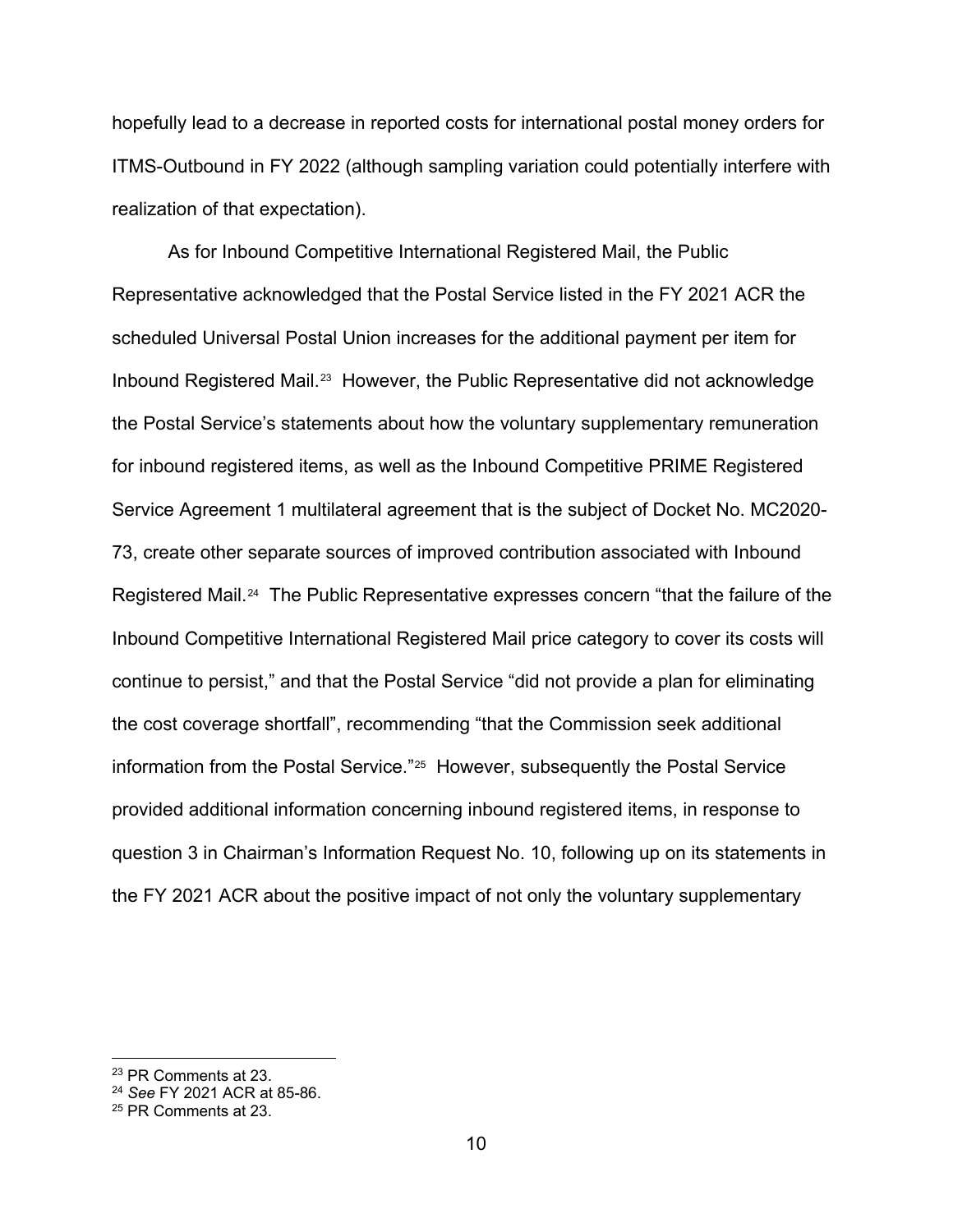remuneration for inbound registered items, but also the Inbound Competitive PRIME Registered Service Agreement that is the subject of Docket No. MC2020-73<sup>[26](#page-10-0)</sup> For Outbound International Insurance, the Public Representative acknowledged the Postal Service's explanations concerning an increase in costs, especially related to Window Service and International Indemnities, and the implementation of a 4.8 percent price increase for Outbound International Insurance on January 9, 2022. The Public Representative also suggested that the Postal Service "set prices for Outbound International Insurance that are compensatory, and would not hinder the ability of the International Ancillary Services product to cover its cost,"[27](#page-10-1) but the Public Representative's comments do not provide an analysis of how practicable such an increase in prices for Outbound International Insurance would be.

#### **II. Costing Issues**

In highlighting what it claims are "particularly notable" items in the ACR, commenter Lexington Institute make erroneous allegations that completely reverse actual circumstances through a number of interpretative missteps. To begin, Lexington Institute's comments claim that the Postal service reports "that mail covered its costs better than packages."[28](#page-10-2) Granted, the scope of the terms "mail" and packages" is not entirely clear in this statement, but as the CRA confirms, the support cited by Lexington only compares relative cost coverage among Market Dominant classes—First-Class Mail at 193.7 percent and Market Mail at 130.5 percent, versus Package Services at

<span id="page-10-0"></span><sup>26</sup> *See* Response to Question 3, Responses of the United States Postal Service to Questions 1-3 of Chairman's Information Request No. 10, Docket No. ACR2021 (Feb. 9, 2022). <sup>27</sup> PR Comments at 23.

<span id="page-10-2"></span><span id="page-10-1"></span><sup>&</sup>lt;sup>28</sup> Comments of the Lexington Institute (hereinafter Lexington Comments), Docket No. ACR2021 (Jan. 31, 2022) at 1.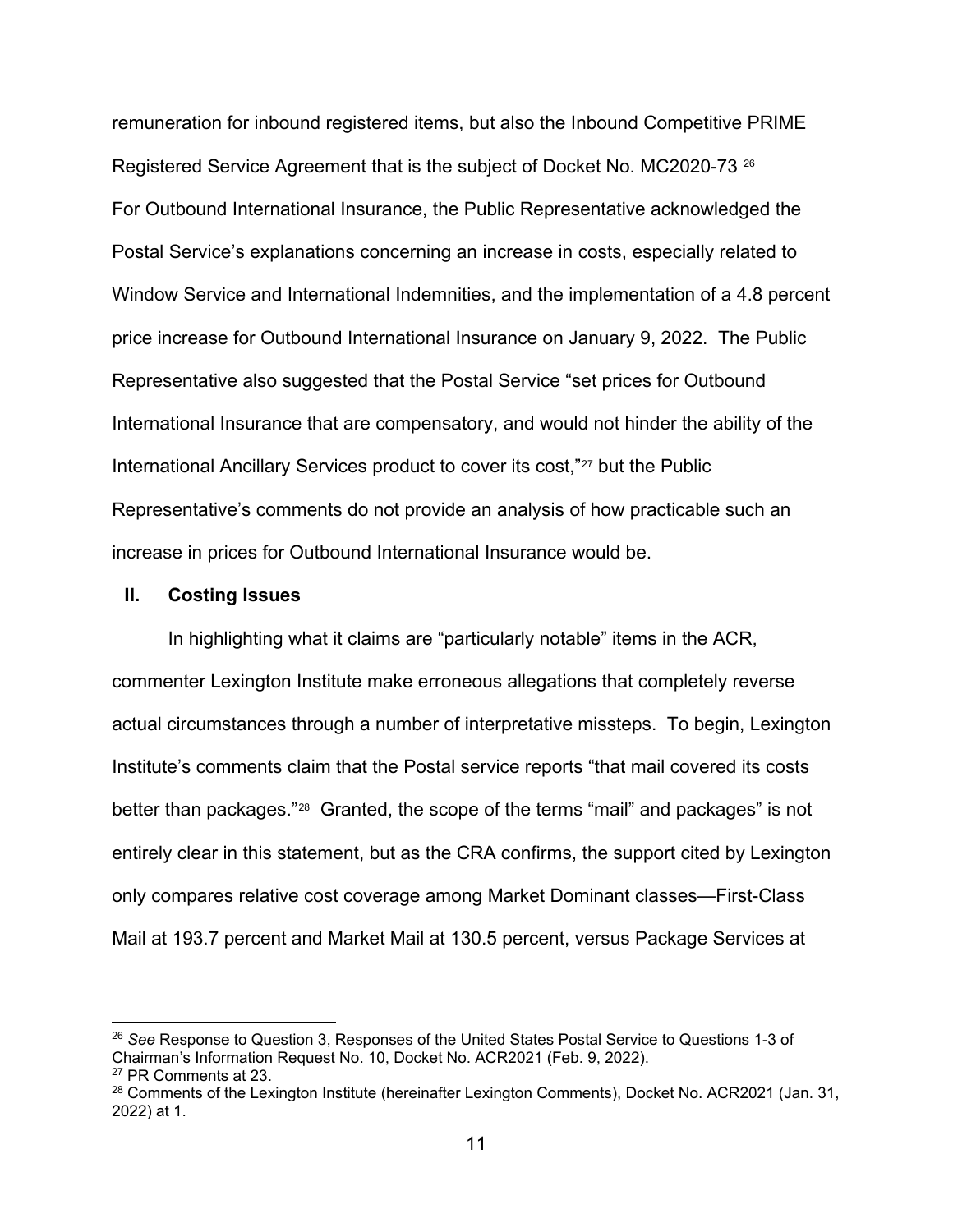"only 93.2 percent."[29](#page-11-0) What Lexington apparently overlooks, however, is that the Market Dominant class of Package Service constitutes content-restricted products with small volumes, and therefore does not represent the major part of "packages," which instead can be found in Competitive products.

Apparently oblivious to this error, Lexington then shifts its discussion to actually focus on "competitive packages," with reported contribution recovering 39.2 percent of total institutional costs, and revenue representing 44 percent of FY 2021 total revenue.<sup>30</sup> Lexington next leaps to the claim that the institutional cost recovery share for packages should be well over 44 percent, given "the dramatically lower profitability of packages."<sup>[31](#page-11-2)</sup> Putting aside for the moment the hollowness of the claim that the institutional cost recovery share should be linked to revenue, Lexington totally mischaracterizes the relative "profitability" of Competitive (packages) and Market Dominant (mail) products by the standard Lexington has chosen—cost coverage. In fact, the actual profitability is the exact opposite of what Lexington claims: the overall Competitive product cost coverage this year is 162.7 percent and the overall Market Dominant cost coverage (including Package Services) is nearly ten percentage points lower at 152.7 percent.<sup>32</sup> In reality, in FY 2021, Competitive packages covered their costs "better" than mail.

Thus, when Lexington claims that "[a]s it has for quite some time," mail covered its costs in FY 2021 better than packages, $33$  not only is that wrong, but Lexington misses what actually is a "particularly notable item" in the ACR this year and last. What had

<span id="page-11-0"></span><sup>29</sup> *See* FY 2021 CRA Report at 1.

<span id="page-11-1"></span><sup>&</sup>lt;sup>30</sup> Lexington Comments at 1.

<span id="page-11-2"></span><sup>31</sup> *Id.*

<span id="page-11-3"></span> $32$  FY 2021 CRA Report at 2-3 (cost coverages derived from reported revenues and attributable costs).

<span id="page-11-4"></span><sup>&</sup>lt;sup>33</sup> Lexington Comments at 1.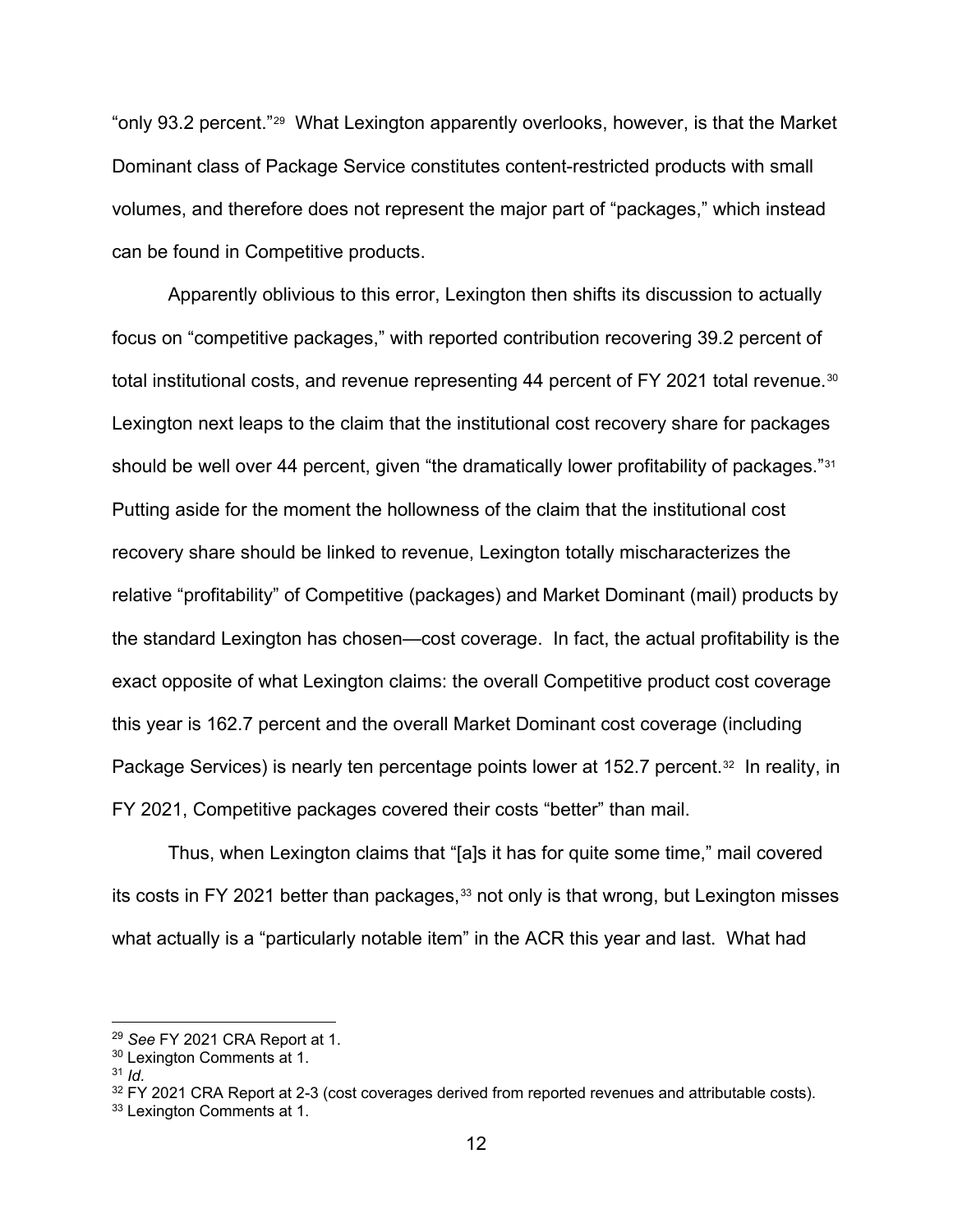been true "for quite some time"—that the cost coverage for Competitive products was lower than the corresponding cost coverage for Market Dominant products—became no longer true in FY 2020, and remained no longer true in FY 2021. Given the dynamic state of the market for package delivery, the Postal Service does not expect that it will necessarily be able to keep cost coverage for Competitive products higher than that for Market Dominant products. The current relationship in that regard between the two categories may be as much a reflection of the impediments imposed by the price cap in the past on the ability to keep Market Dominant cost coverages at previous levels as it is of the recent developments in the package market. Nevertheless, FY 2021 is a particularly unsuitable year for Lexington to be complaining about the relative "profitability" of packages, or suggesting (as its comments do on page 2) that the record high percentage of 39.2 percent of institutional cost recovery is instead "quite low."

In contrast with the missed opportunity on page 1 to recognize a development that truly is notable, another portion of the Lexington comments (page 2) merely reflects a total miscomprehension of the ACR text. As background, in years in which the Postal Service is conducting market tests of new experimental Competitive products under the provisions of section 3641 of title 39, it is necessary to take account of any potential losses or gains associated with those market tests when determining compliance with the appropriate share provisions of section  $3633(a)(3)$ .<sup>34</sup> Because no such market tests were in effect in FY 2021, however, the net contribution after allowing for any effect from such tests "remains" at the level it was prior to that (for this year, inapplicable) step. Lexington somehow misconstrues the portion of page 88 of the ACR text explaining the

<span id="page-12-0"></span><sup>34</sup> *See* 39 § 3641(b)(3).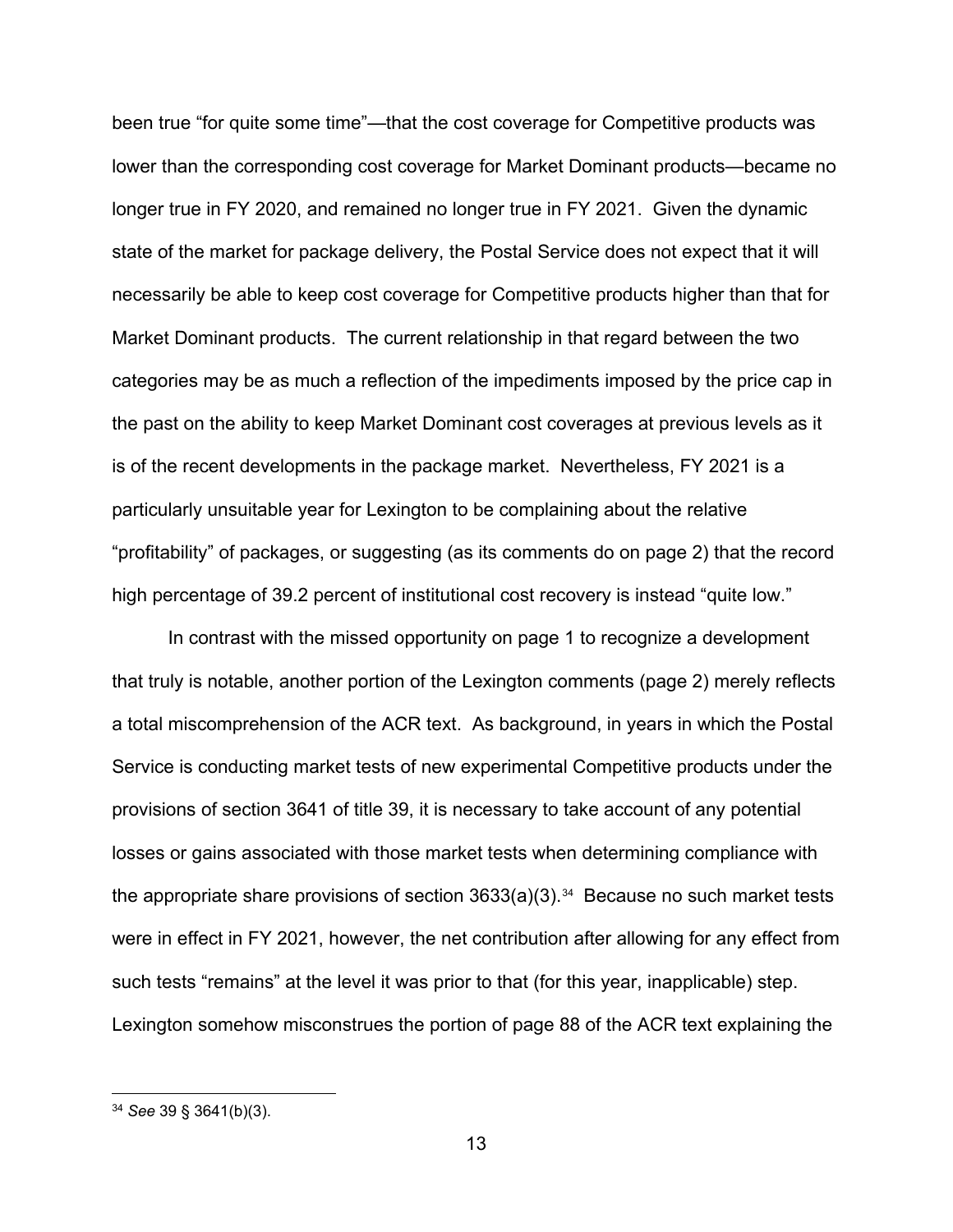equality of net contribution in FY 2021 both before and after consideration of (nonexistent) Competitive market tests as a representation by the Postal Service that Competitive contribution remained static between FY 2020 and FY 2021.[35](#page-13-0) In fact, nothing is stated or implied on pages 88-89 of the FY 2021 ACR text regarding FY 2020. The further notion that the Postal Service "should have done the competitive market tests and be held to account for not doing so"[36](#page-13-1) is entirely inapposite.

### **III. Service Issues**

## **a. Notwithstanding Continuing Pandemic Impacts on Service Performance, the Postal Service Began to Implement Long-term Solutions through its Plan.**

In FY 2021, service performance was undeniably impacted by the effects of the COVID-19 pandemic, which, among other things, caused significantly high employee absences, historically high peak season package volume, and substantially reduced supplier transportation capacity.<sup>37</sup> But, as the United States and the Postal Service worked to overcome these effects, overall service performance for market dominant products improved to the point that performance for some products exceeded prepandemic levels.[38](#page-13-3) Nevertheless, the Postal Service also recognizes that while this improvement is noteworthy, it has had long-standing service performance challenges; the Postal Service has therefore published a strategic plan to achieve service

<span id="page-13-0"></span><sup>&</sup>lt;sup>35</sup> Lexington Comments at 2.

<span id="page-13-1"></span><sup>36</sup> *Id*.

<span id="page-13-3"></span><span id="page-13-2"></span><sup>37</sup> While some commenters acknowledged the pandemic's effects (*see, e.g.,* PR Comments at 2; Comments of the National Ass'n of Presort Mailers (hereinafter NAMP Comments), Docket No. ACR 2021 (Jan. 31, 2022) at 3), others seemed to be of the view that the pandemic should somehow not have had a material impact on Postal Service operations—unlike all other sectors of the economy—simply because it has stretched for multiple years (NPPC Comments at 19), while others simply ignored them. <sup>38</sup> *See* PR Comments at 47, 52;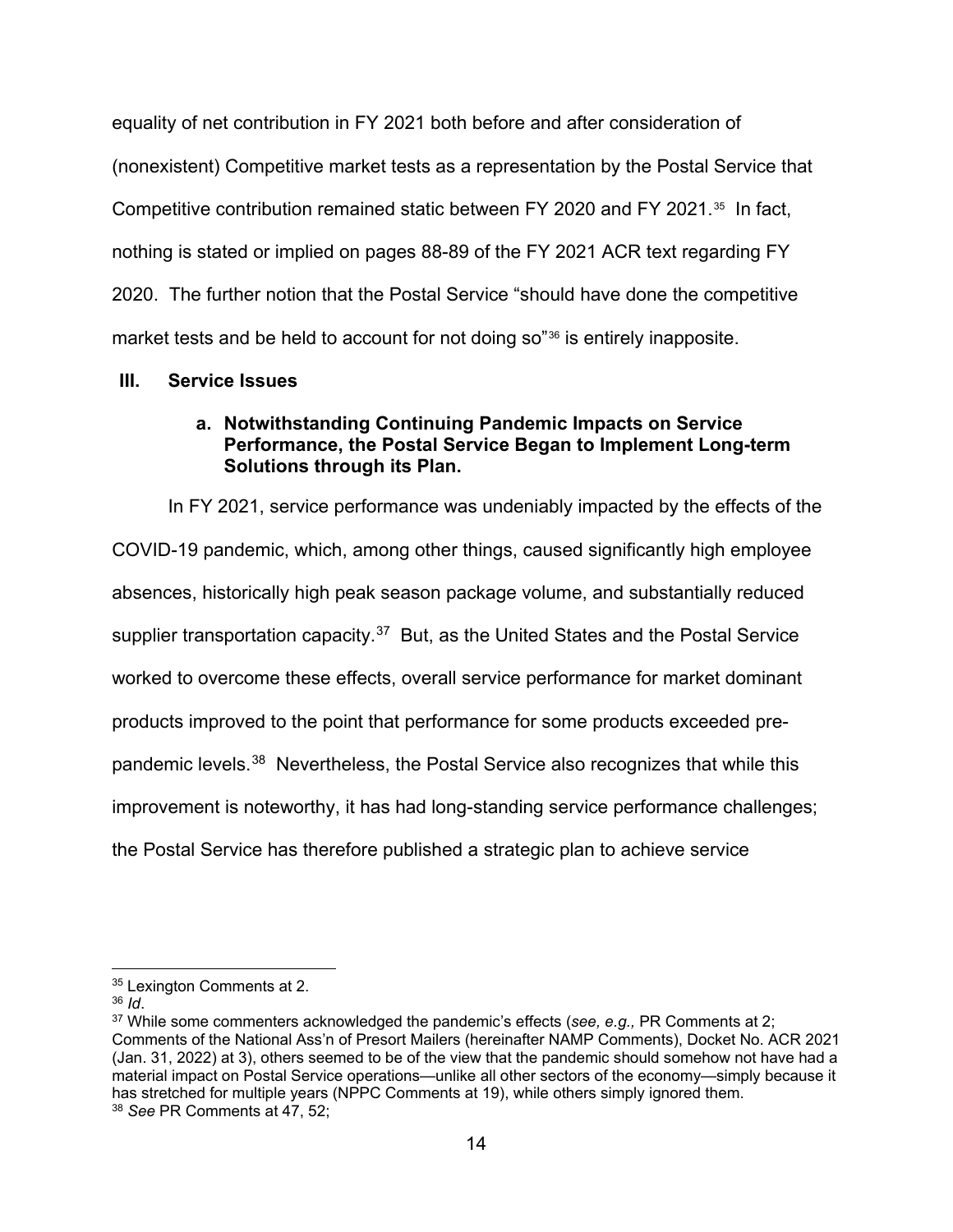excellence for the future through the creation of a more reliable, predictable, and resilient network.

Further, as the Public Representative candidly acknowledged, the pandemic did not end in FY 2020; to the contrary, the impacts of the pandemic on service performance have continued throughout FY 2021 and indeed into FY 2022.[39](#page-14-0) The Postal Service is keenly aware that performance for some products has not yet returned to their pre-pandemic levels, and more generally that further improvements are needed. At the same time, however, as the Public Representative also acknowledged, the Postal Service is not merely reacting to the disparate effects of the pandemic on an ad hoc basis, but instead has already begun to implement broader strategic steps to improve service.<sup>[40](#page-14-1)</sup>

Most notably, during FY 2021 the Postal Service initiated a strategy designed not only to address the near-term challenges of the pandemic, but to help ensure quality and sustainable postal services for the long term.<sup>[41](#page-14-2)</sup> Specifically, on March 23, 2021, the Postal Service published its 10-year strategic plan, entitled *Delivering for America: Our Vision and Ten-Year Plan to Achieve Financial Sustainability and Service Excellence*   $(Plan).<sup>42</sup>$  The Plan sets forth a comprehensive and balanced set of initiatives to address the Postal Service's long-standing financial, service, and operational challenges. Ultimately, the Plan is designed to achieve two fundamental goals: service excellence, defined as meeting or exceeding 95 percent on-time delivery across all product categories, and financial sustainability, by enabling the Postal Service to achieve break-

<span id="page-14-0"></span><sup>39</sup> *See* PR Comments at 28-29, 43, 60.

<span id="page-14-1"></span><sup>40</sup> *See id.* at 2, 31.

<span id="page-14-2"></span><sup>41</sup> *See id.*

<span id="page-14-3"></span><sup>42</sup> *See* ACR21 at 53-56.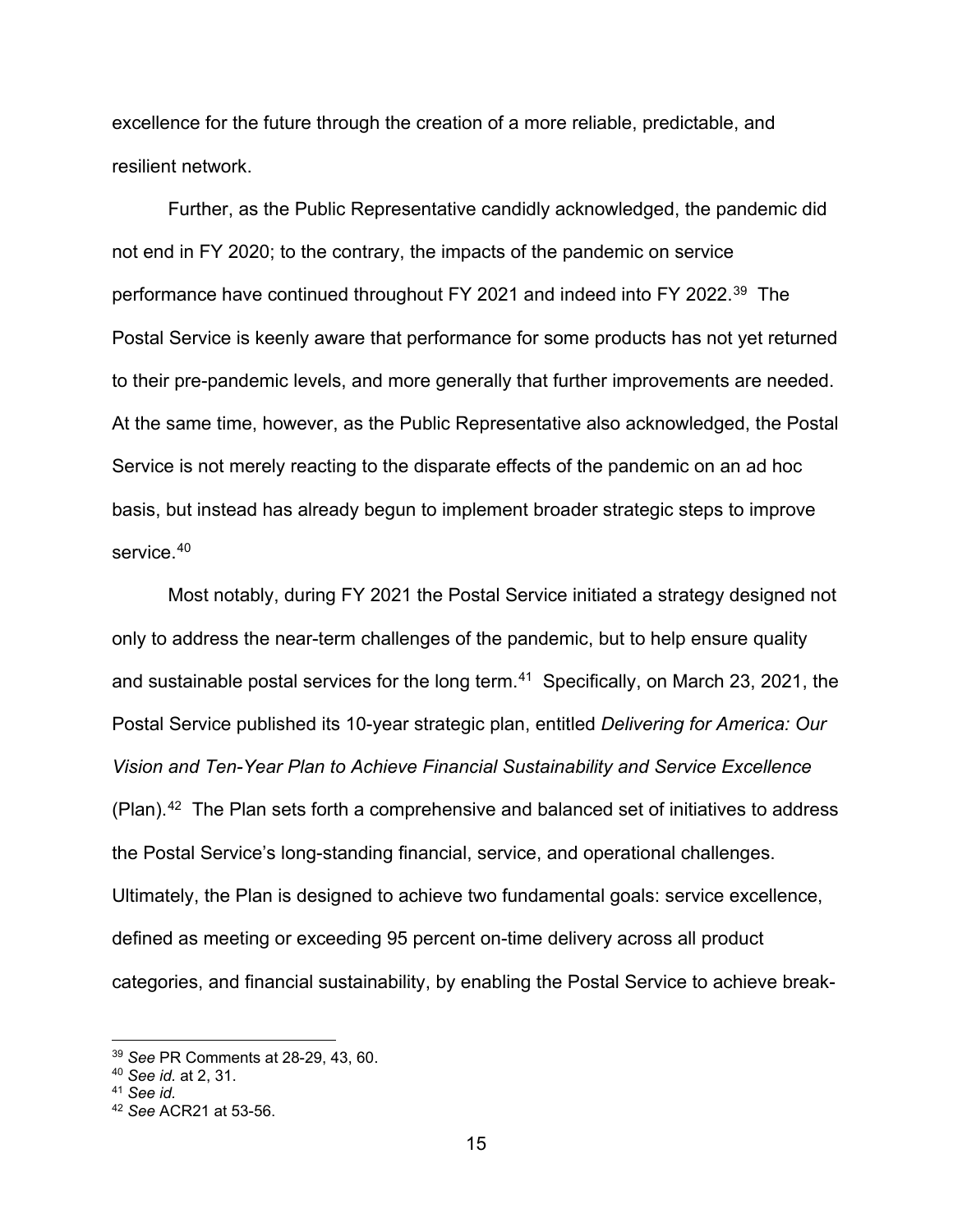even performance over the next 10 years while making the necessary investments in its people and infrastructure. By achieving these goals, the Plan will ensure that the American people receive prompt, reliable, and efficient universal postal services, through a postal system that is self-sustaining and capable of meeting their evolving needs.[43](#page-15-0)

Through affirmative initiation and active litigation of Docket No. N2021-1, the Postal Service duly ensured proper Commission review of one important aspect of its Plan during FY 2021, which then enabled it to implement service standard changes for some First-Class Mail and Periodicals effective at the beginning of FY 2022. The Postal Service filed its case in accordance with the governing statute, 39 U.S.C. § 3661, and with the Commission's applicable regulations and procedures specific to such a docket, 39 C.F.R. Part 3020. The Lexington Institute, nevertheless, noted that the Commission was constrained by its own resources in evaluating the Postal Service's proposal in Docket No. N2021-1.<sup>[44](#page-15-1)</sup> Notwithstanding the Commission's finite resources, it, too, fulfilled the statute's mandate in conducting a thorough review of the Postal Service's proposal. For example, through the proceeding's Presiding Officer, the Commission issued over 90 separately numbered information request questions to the Postal Service, many of which also contained numerous subparts. This far exceeded the level of active participation of intervenors or other interested persons; indeed, the

<span id="page-15-0"></span><sup>43</sup> *See id.; see also* Response to Question 20, Responses of the United States Postal Service to Questions 1-29 of Chairman's Information Request No. 1, Jan. 18, 2022. In addition to the Plan as part of the long-term solution, the Public Representative further pointed to the Commission's conclusion of its review of its own system of regulating Postal Service market dominant rates and classes. *See* PR Comments at 2. The Commission commenced its review in 2016 as required by statute, 39 U.S.C. § 3622(d)(3) (Order No. 3673), and the Commission completed its review about four years later in November 2020 (Order No. 5763).

<span id="page-15-1"></span><sup>44</sup> Lexington Comments at 3.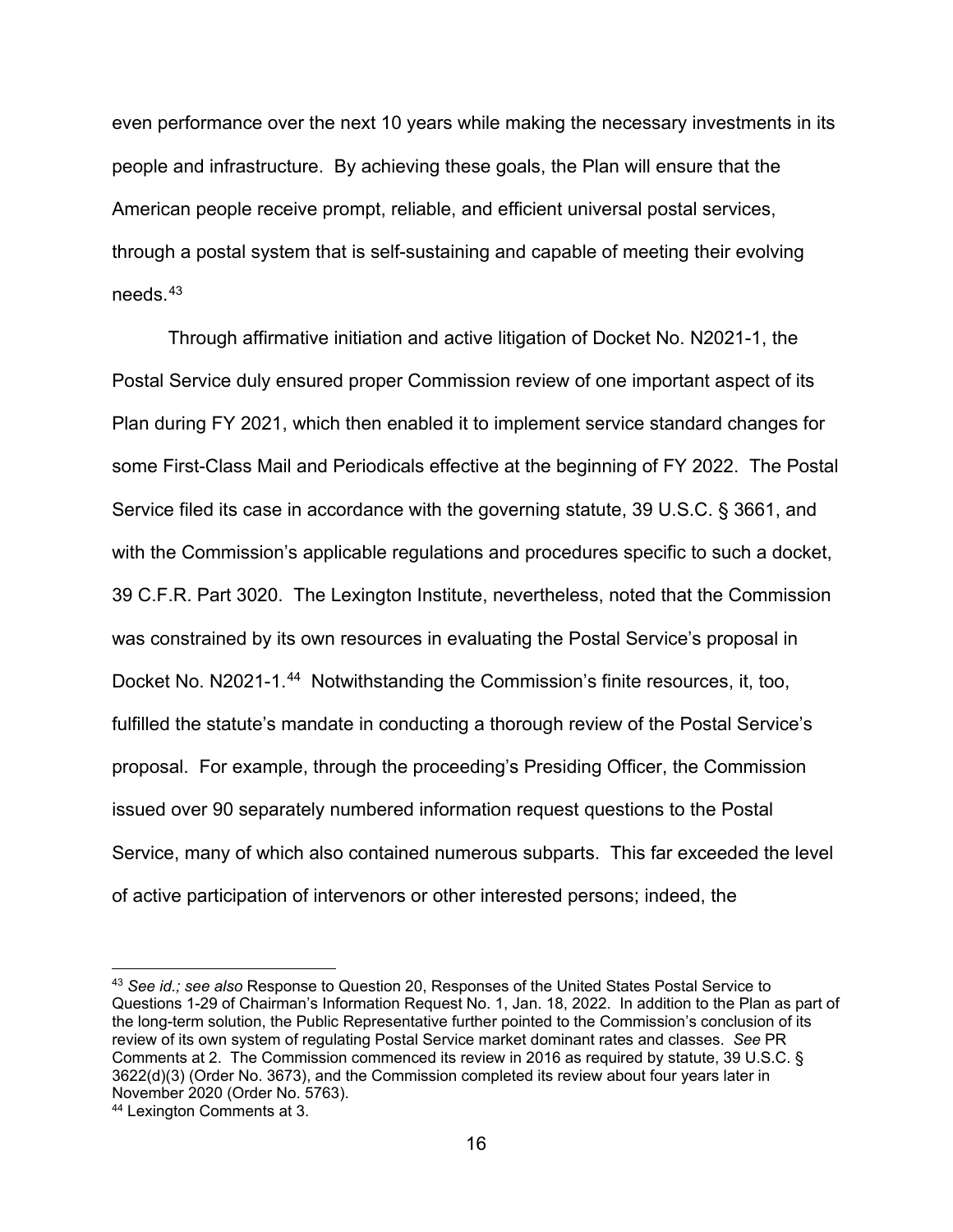participation of the Lexington Institute itself was limited to a five-page "Statement of Position" opposing the Postal Service's proposal.[45](#page-16-0) The Commission's extensive review, on the other hand, culminated in its Advisory Opinion on July 20, 2021, which (including Commissioner statements and appendices) consisted of 232 pages of detailed analysis.[46](#page-16-1)

In addition to adjusting certain service standards, during FY 2021 the Postal Service also adjusted its targets for certain market dominant products.<sup>47</sup> The Public Representative alleged that the Postal Service has not clearly explained the reasons for the new targets. However, on the record, the Postal Service has repeatedly explained its rationale for setting the FY2021 targets as it did. [48](#page-16-3) In seeking to set realistic targets, the Postal Service utilized actual historical data to help forecast performance.<sup>49</sup> However, the trajectory of the pandemic proved unpredictable; when targets were set, for example, it was expected that employee availability would continue to improve, yet the resulting reality was not as simple.<sup>[50](#page-16-5)</sup> Target setting is an inherently faceted process, and the unpredictable nature of the pandemic has made it only more complex. Moreover, the Postal Service has further explained that it set the FY 2021 targets as

<span id="page-16-0"></span><sup>45</sup> Statement of Position of the Lexington Institute, Docket No. N2021-1, June 11, 2021.

<span id="page-16-1"></span><sup>46</sup> Advisory Opinion on Service Changes Associated with First-Class Mail and Periodicals, Docket No. N2021-1, July 20, 2021.

<span id="page-16-2"></span><sup>&</sup>lt;sup>47</sup> NAPM observed that the Postal Service's website still shows the FY 2020 targets, suggesting that these could be updated for public transparency. NAPM Comments at 14. In fact, the FY 2021 market dominant targets have been disclosed publicly and remain available through the Commission's website; they appear in the "Service Performance Report" in public folder 29 of this docket, USPS-FY21-29, Docket No. ACR2021, Dec. 29, 2021, available at https://www.prc.gov/dockets/document/120601 . In addition, key targets for both FY 2021 and FY 2022 have also been filed publicly as part of the Fiscal Year 2021 Annual Report to Congress, available at<https://www.prc.gov/dockets/document/120553>. That report is also available on the Postal Service's website at [https://about.usps.com/what/financials/annual](https://about.usps.com/what/financials/annual-reports/fy2021.pdf)[reports/fy2021.pdf](https://about.usps.com/what/financials/annual-reports/fy2021.pdf) .

<span id="page-16-3"></span><sup>48</sup> *See* ACR Report at 51; Response to Question 24.a, Responses of the United States Postal Service to Questions 1-29 of Chairman's Information Request No. 1, Jan. 18, 2022.

<span id="page-16-4"></span><sup>49</sup> *See id.* (Question 24.b).

<span id="page-16-5"></span><sup>50</sup> *Id*.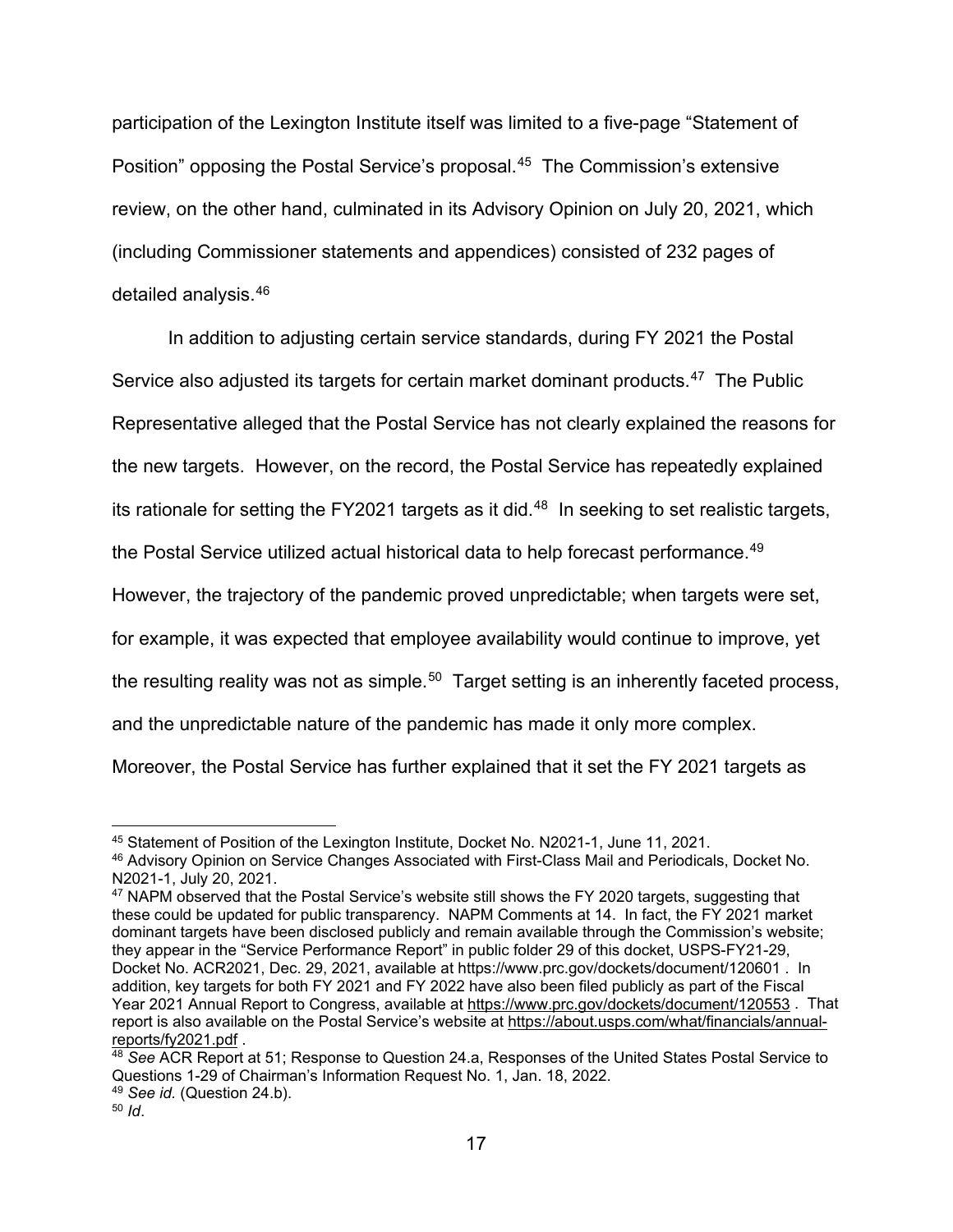one-year targets, with an expectation that they could be adjusted upward as the Plan continues to be implemented in FY 2022 (and beyond); indeed, the FY 2022 targets are higher than the FY 2021 targets, as the Postal Service moves forward with implementation of the Plan. [51](#page-17-0)

Against the new FY 2021 targets, the Association of Magazine Media (MPA) lamented poor annual on-time service performance for Periodicals and Marketing Mail Flats.[52](#page-17-1) MPA's comments, however, acknowledged neither the continuing impact of the COVID-19 pandemic on service performance in FY 2021, nor the significant strides made by the Postal Service against those pandemic headwinds to improve service performance for Periodicals and Marketing Mail Flats over the course of the year by 12.7 and 15.8 percentage points, respectively.<sup>53</sup> Indeed, as the Public Representative observed, by the end of FY 2021, on-time service performance for Marketing Mail Flats had exceeded pre-pandemic performance levels.<sup>[54](#page-17-3)</sup>

Among the effects of the pandemic was an unprecedented increase in peak season package volume that inundated mail processing facilities, contributing to reduced service performance for First-Class Mail and Marketing Mail. In that regard, the NPPC expressed "dismay[ ] that the Postal Service's declared decision to pivot to a packages-focused business is impairing the quality of service provided to First-Class Mail."[55](#page-18-0) This assertion is baseless in a number of respects. To be clear, the Postal

<sup>51</sup> *See* Response to Question 15, Responses of the United States Postal Service to Questions 1-15 of Chairman's Information Request No. 6, Feb. 1, 2022.

<span id="page-17-0"></span><sup>52</sup> *See* MPA Comments at 2.

<span id="page-17-2"></span><span id="page-17-1"></span><sup>53</sup> Service performance improved for Periodicals from 69.5 percent in Q1 to 82.2 percent by year's end (*see* USPS-FY21-29, FY21 ACR Periodicals.xlsx, "Annual Result Aggregation for Periodicals") and for Marketing Mail Flats from 66.9 percent in Q2 to 82.7 percent by year's end (*see* USPS-FY21-29, FY21 ACR Marketing Mail.xlsx, "Annual Result Aggregation for Marketing Mail").

<sup>54</sup> *See* PR Comments at 52.

<span id="page-17-3"></span><sup>55</sup> *See* NPPC Comments at 19; *see also* Lexington Comments at 3-4.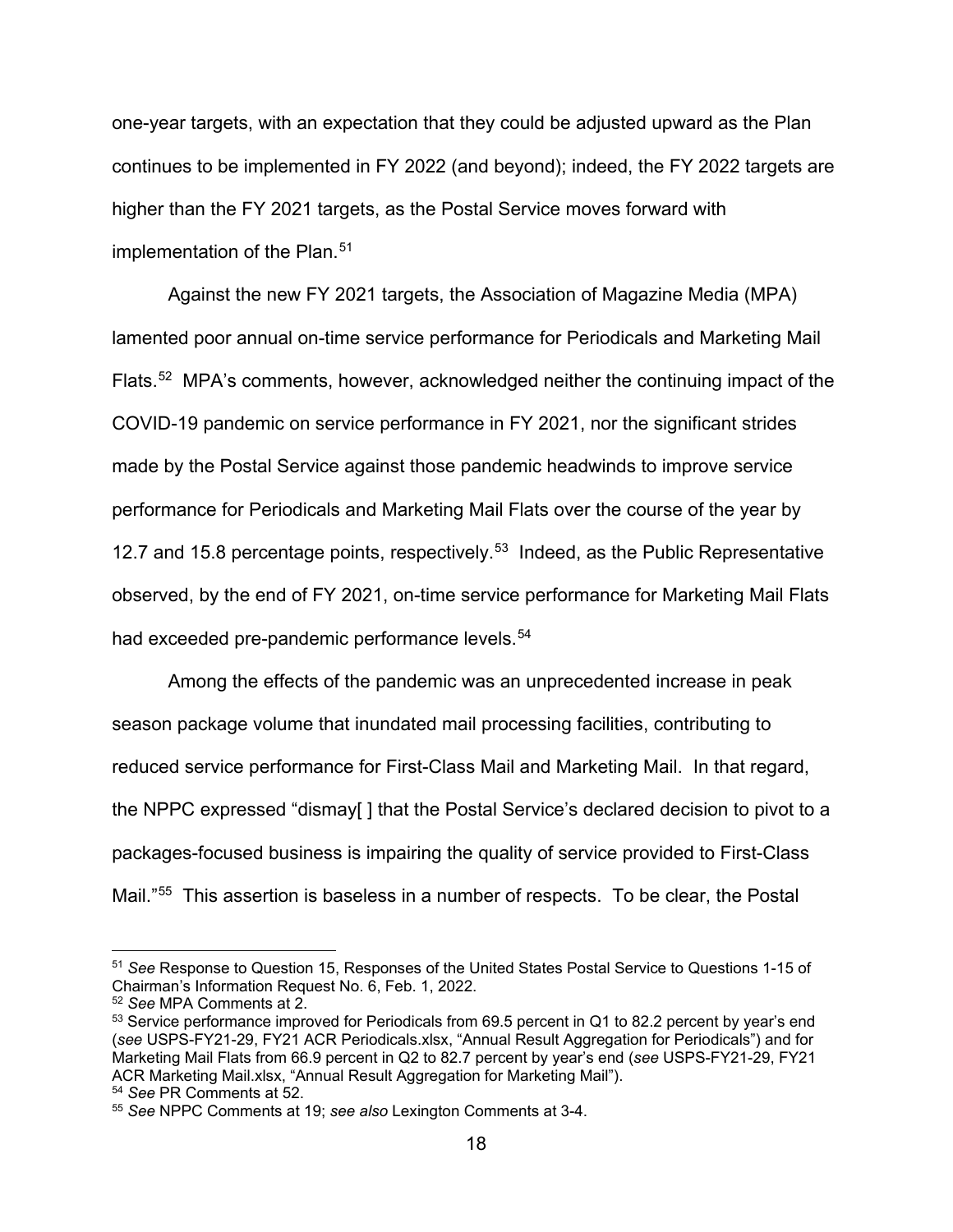Service's recognition of increasing package volume trends and its efforts to accommodate that volume were not what impaired peak season service performance for First-Class Mail in FY 2021; rather, the impairment resulted from the fact that the network was unable to accommodate the unprecedented surge in package volume consequent to changes in consumer behavior in response to the pandemic—in addition to significantly high employee absences and substantially reduced supplier transportation capacity. The Postal Service's recognition of increasing package volume trends and its efforts to adjust its network to accommodate that volume will therefore serve to ensure better service performance for all products, as the Postal Service's performance in the FY 2022 peak season helps demonstrate. [56](#page-18-1) Nor do these efforts indicate that the Postal Service is becoming a "packages-focused business"; to the contrary, the Plan commits to continuing to deliver the mail six days a week, and in a much more reliable, predictable, and consistent manner. Overall, adjusting the network to better handle growing package volumes not only advances the Postal Service's mission (given that packages are equally a part of the Postal Service's universal service obligation as letters and flats, and also provide essential contribution to covering the institutional costs of the network), but also directly advances the Postal Service's ability to provide reliable service for the mail.

Equally baseless is NPPC's assertion that the Postal Service only provides excellent service if it is achieving 100 percent compliance with the service standards.<sup>[57](#page-19-0)</sup> While the Postal Service seeks to structure its operations to be service-responsive based on the service standards, the practicalities of delivering billions of pieces of mail

<span id="page-18-0"></span><sup>56</sup> *See* USPS FY 2021 Annual Compliance Report at 49-50.

<span id="page-18-1"></span><sup>57</sup> NPPC Comments at 20.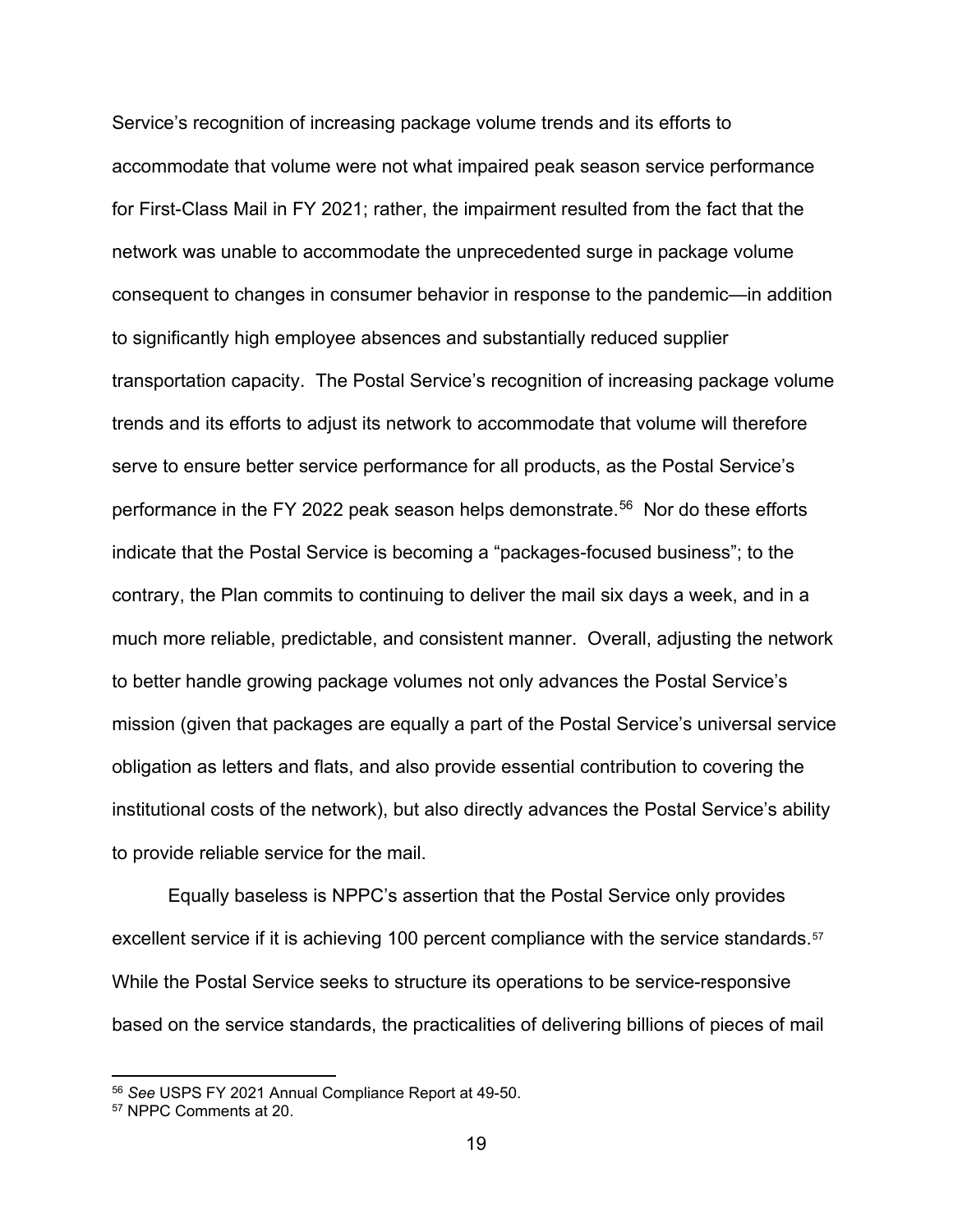across the country six days a week throughout the year necessarily means that not every mailpiece is going to be delivered in accordance with the established service standards. This is why the Commission has always measured compliance under Section 3653 by reference to service performance targets. *See APWU v. PRC*, 842 F.3d 711, 718 (D.C. Cir. 2016). The Delivering for America Plan reasonably and appropriately defines service excellence as meeting 95 percent performance targets across all product categories.[58](#page-19-1)

Finally, NAPM suggested that the Commission should pursue what it claims are "the significant volumes of mail" that are not in measurement; it is apparent, though, that NAPM had no basis for that claim, because it then admitted in the next sentence that "[i]t is not clear [to NAPM itself] whether USPS has visibility of mail not in measurement."[59](#page-19-2) In fact, as the Commission is well aware, the Postal Service not only has visibility of mail in measurement, but already reports to the Commission publicly on a quarterly basis on mail in measurement.<sup>[60](#page-20-0)</sup> In such reporting, it is clear and transparent how much mail is in measurement.<sup>[61](#page-20-1)</sup> In short, given the extensive data

<span id="page-19-1"></span><span id="page-19-0"></span><sup>58</sup> NPPC also questions the FY2022 interim service performance targets by asserting that the Postal Service expected to achieve 95 percent performance simply upon the implementation of the revised service standards considered in Docket No. N2021-1. NPPC Comments at 20 n. 11. However, as witness Cintron noted, the standard changes were not the only elements of the Plan that needed to be implemented in order to achieve 95 percent performance. *See* Docket No. N2021-1, Tr. 2/388, 405-06 (responses of witness Cintron). The Postal Service further made this clear in its final rule announcing the service standard changes. 86 Fed. Reg. 43,942 (Aug. 11, 2021). Operational changes will also be critical to achieving the intended performance targets. For example, the Postal Service will aim to meet operating plans, will seek better utilization rates for its surface transportation network, will aggregate and consolidate loads at origin locations, will pair certain dispatches with package volumes, and will more optimally route and transfer via hubs and surface transportation centers. See Tr. 2/388-89, 405-10. 59 NAPM Comments at 15.

<sup>60</sup> *See, e.g.*, FY 2021 Q4 Service Performance Measurement System – Audit Report, Audit Response, and Measured/Unmeasured Volumes Report (Nov. 29, 2021).

<span id="page-19-2"></span><sup>61</sup> As reflected in the quarterly Measured/Unmeasured Volumes Report, *see id.*, mail must be Full Service, meet certain business rules, and utilize the Intelligent Mail barcode (IMb) to be included in the mail in measurement; in other words, certain mail is excluded *purposefully*.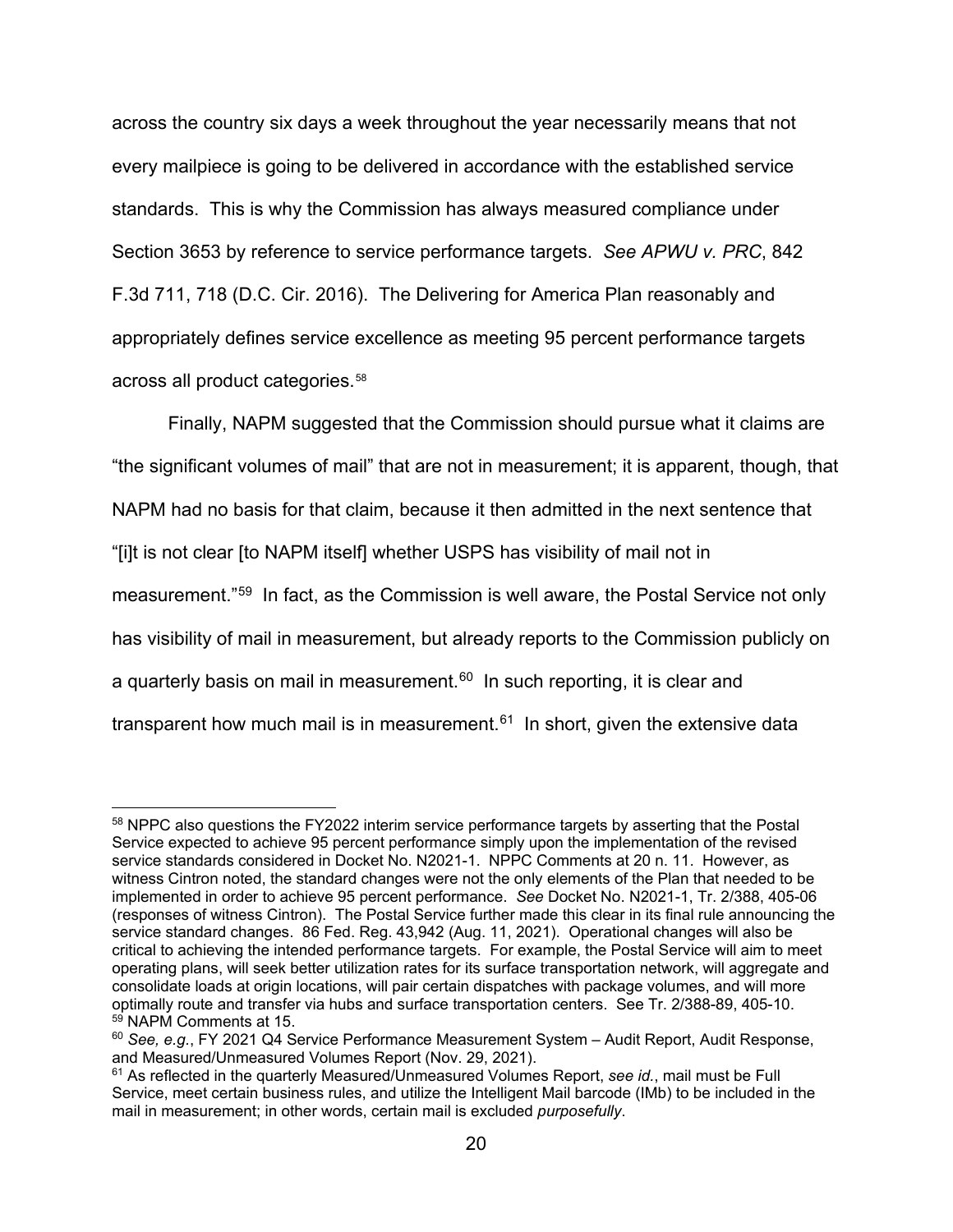collection and reporting that the Postal Service already performs (including the quarterly public reporting for mail in measurement), pursuing additional reporting is unnecessary and likely counter-productive (especially if the reporting that is being laboriously provided is not even being recognized by interested persons such as NAPM, let alone productively used). [62](#page-20-2)

As for international service performance, the Public Representative states that "both International First-Class Mail products failed to meet their on-time targets," but acknowledges that "actual results for Two-Day, Three-to-Five Day, and Combined Inbound Single Piece First-Class Mail International improved over actual results in FY 2020."[63](#page-20-3) The Postal Service is striving for further improvements in service performance for International First-Class Mail in FY 2022, as discussed in the response to question 3 of Chairman's Information Request No.  $2,64$  $2,64$  and as outlined in Sections I and II of the Supplement to the Annual Report on Service Performance for Market Dominant Products – Additional Information concerning First-Class Mail International Inbound and

<span id="page-20-3"></span><span id="page-20-2"></span><span id="page-20-1"></span><span id="page-20-0"></span> $62$  Indeed, as another participant in this case commented in the context of certain other data, after first recognizing the "exhaustive information" that the Postal Service already currently reports: "[t]o the extent that the Postal Service must expend additional resources collecting and supplying information on … performance, the overall costs of the Postal Service – which are ultimately borne by mailers – will increase. If there are no corresponding improvements in productivity or performance, the Commission's actions will further compound an already acute problem." PostCom Comments at 7-8. <sup>63</sup> PR Comments at 44. We also note that in the USPS FY 2021 Compliance Report at 52, the Postal Service had (correctly) indicated that service performance had improved during the course of the year by more than 15 percentage points over corresponding first quarter results for (among other products) Outbound Single-Piece First-Class Mail International (in all three of its categories). The Public Representative (PR Comments at 47) acknowledged that improvement. To be clear, that improvement compared the FY 2021 first quarter results to the FY 2021 fourth quarter results (not the changes between each individual intervening quarter).

<span id="page-20-4"></span><sup>64</sup> *See* Response to Question 3, Responses of the United States Postal Service to Questions 1-36 of Chairman's Information Request No. 2, Docket No. ACR2021, Jan. 25, 2022.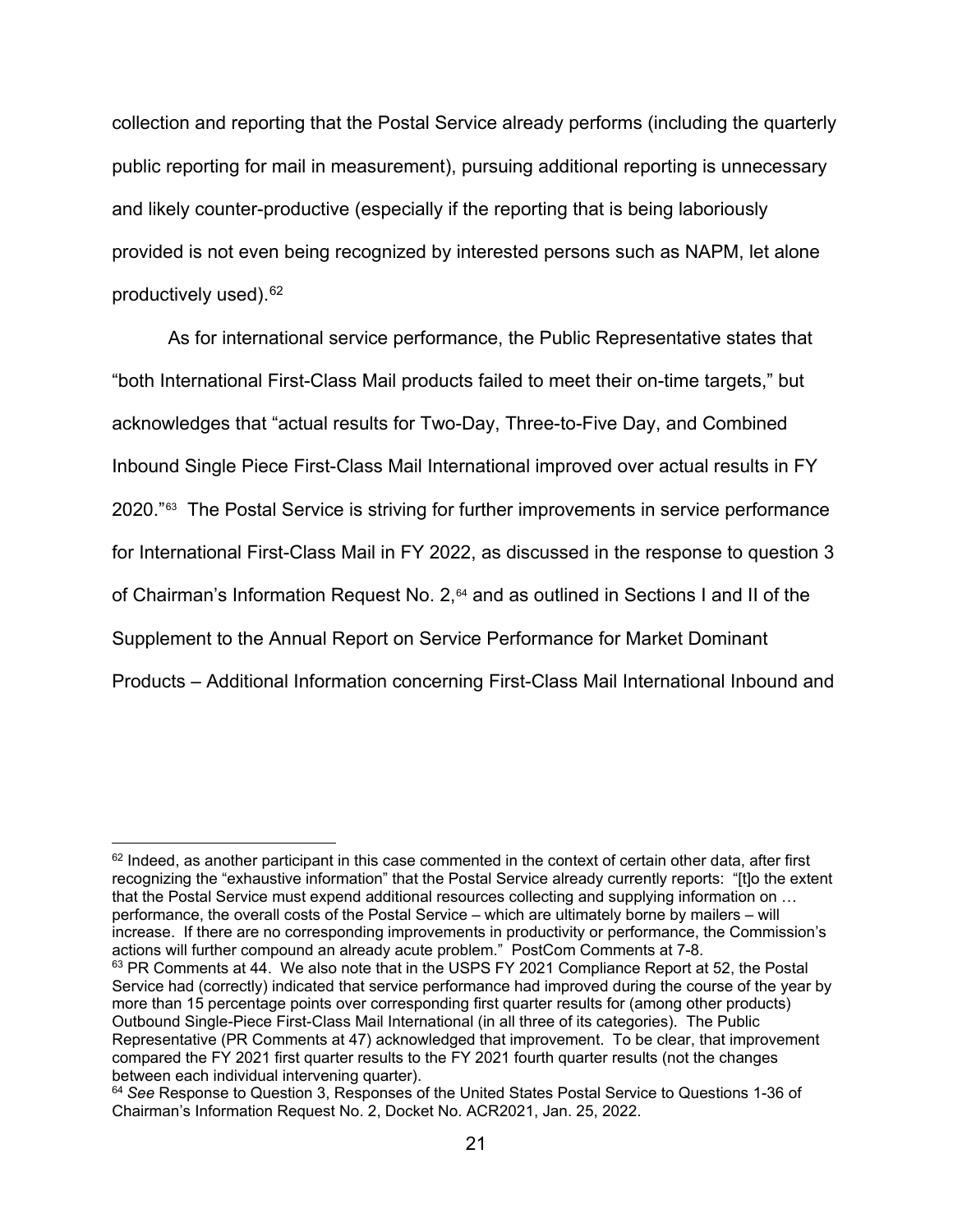Outbound, which the Postal Service included in Folder FY21-29 of the FY 2021 Annual Compliance Report.<sup>[65](#page-21-0)</sup>

# **b. Notwithstanding the Challenges Posed by the Pandemic, the Postal Service Has Not Wavered in its Commitment to Providing Access to All Customers.**

Noting a recent decline in contractor-operated postal units, the Public Representative speculates that "[t]he continuing decline in non-postal-managed facilities likely has a disproportionate effect on rural and remote areas," and "presum[es] that communities most readily served by non-postal-managed facilities had to spend a greater amount of travel time in order to access postal facilities."<sup>66</sup> The closures of such units do not, however, conform to tidy geographical patterns. In any event, the Public Representative merely, and by his own admission, *presumes* that the noted decline has disproportionately affected rural customers. He does not supply any evidence to support this assumption.

The Public Representative expresses concern over the recent lack of progress in resolving the current set of suspended Post Offices, which comprises both those suspensions flagged by the Commission in 2016, and those that have since transpired. The Public Representative also observes that no detailed plan or timeline for the resolution of these suspensions has yet been produced.<sup>[67](#page-21-2)</sup>

As explained in recent filings, two developments in particular contributed to this recent delay: the restructuring announced on August 7, 2020, impacted the Delivery Operations and the Field Performance group that then coordinated the Postal Service's

<span id="page-21-0"></span><sup>65</sup> *See* Docket No. ACR2021, USPS-FY21-29, December 29, 2021, file "FY21-29 Supplement – International.pdf," at 1-23.

<span id="page-21-1"></span><sup>&</sup>lt;sup>66</sup> PR Comments at 65.

<span id="page-21-2"></span><sup>67</sup> *Id*. at 68.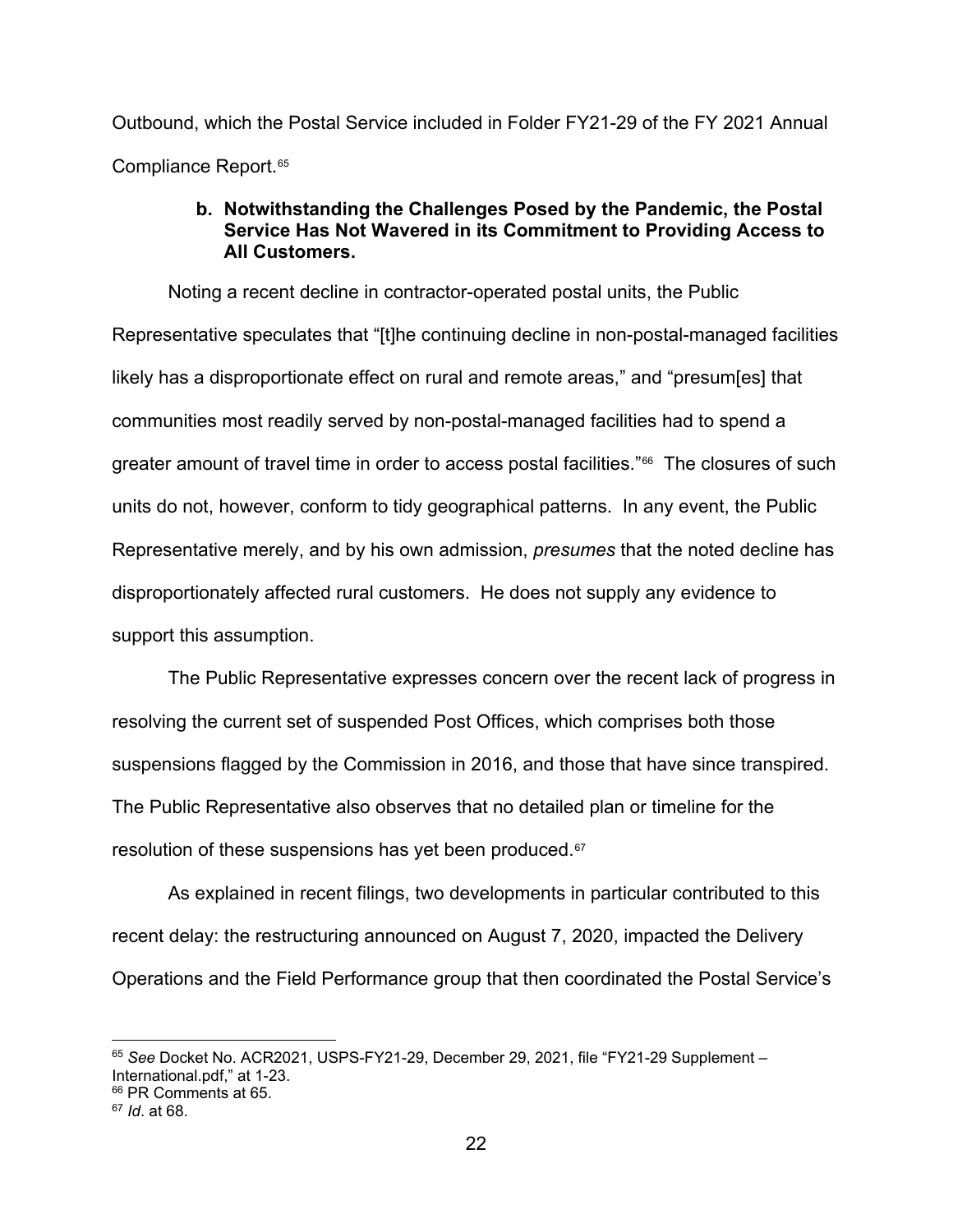Handbook PO-101 activities; and on August 24, 2020, the Postal Service announced that all customer-facing activities for the remaining Post Offices would be paused. Furthermore, in FY 2021, the Postal Service issued its 10-year Delivering for America plan, which delineates the Postal Service's retail strategy moving forward. The Postal Service then began to assess, in light of this strategy, all aspects of its retail operations, including the resolution of the remaining suspended Post Offices. That assessment, which is still on-going, together with the continuing pause on customer-facing activities, precluded further steps toward the resolution of the remaining Post Offices, aside from those reopenings mentioned above. As an intermediary measure, the Postal Service scrutinized the existing set of suspended Post Offices more closely than it has done in the past, in the hope of identifying those suspensions that can be resolved outside the PO-101 discontinuance process and independently of the customer-facing activities on which that process relies. It also undertook to categorize the various causes underlying the remaining suspensions, and to map the steps taken with regard to each discrete suspension. This information should allow the Postal Service to efficiently mobilize the discontinuance process, once that process resumes.[68](#page-22-0)

The Public Representative notes a "minor reduction" in the number of collection boxes, and voices support for "the Commission's intention to continue to lessen any potential concerns over the declining number of boxes by continuing to monitor the number of collection boxes as part of its annual ACR review."[69](#page-23-0) The Postal Service

<span id="page-22-0"></span><sup>68</sup> *See, e.g.* Ninth Response of the United States Postal Service to Commission Request for Additional Information in the FY 2020 Annual Compliance Determination, Docket No. ACR2021 (Feb. 9, 2022). <sup>69</sup> *Id.* at 75.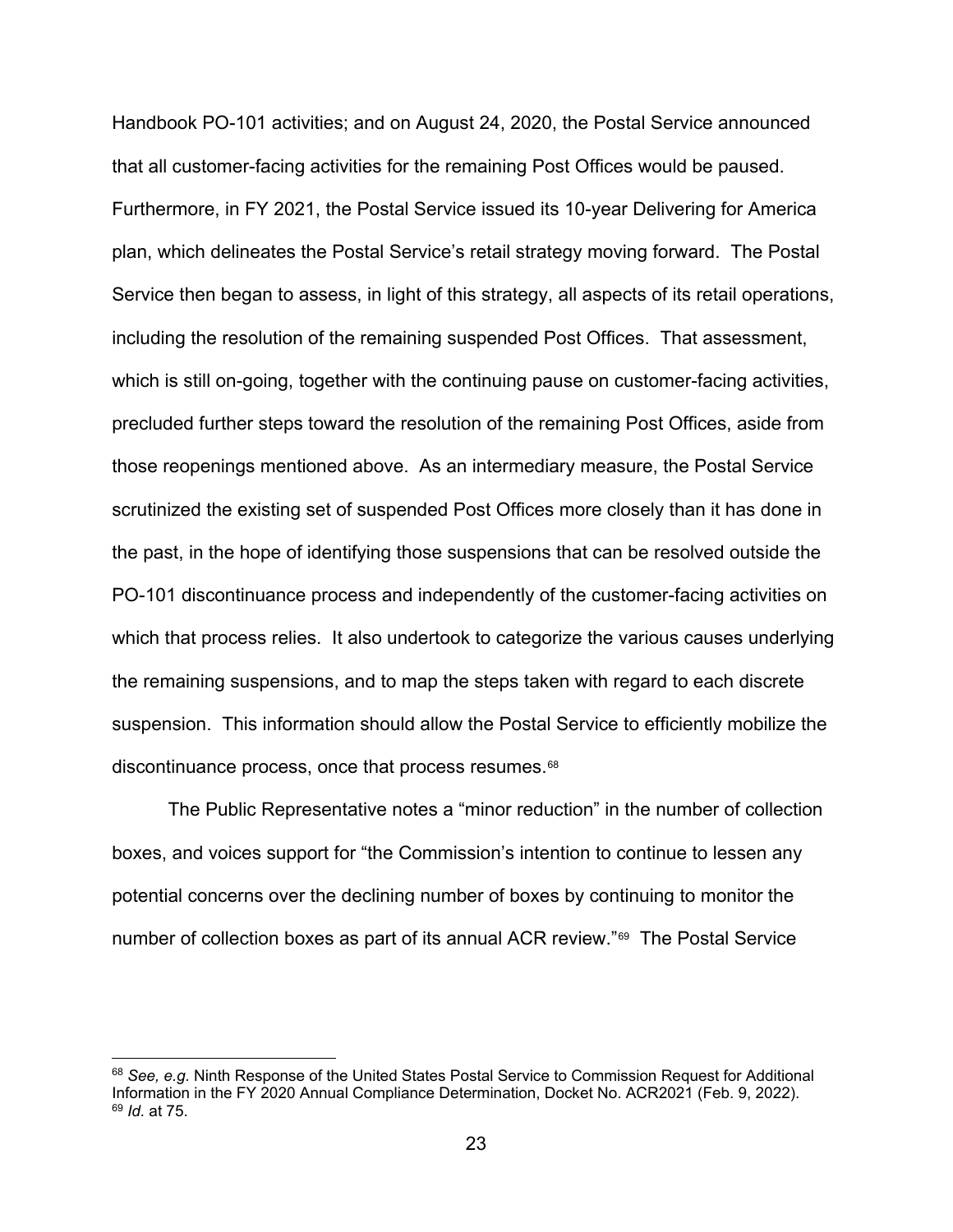reiterates that in its management of collection boxes, it has continued to observe the procedures specified by the Postal Operations Manual, Chapter 3.[70](#page-23-1) 

The Public Representative notes that from FY 2020 to FY 2021, the national Wait Time in Line average increased from 2 minutes, 26 seconds, to 2 minutes, 48 seconds; and while he acknowledges that, "in absolute terms," the increase is small, he also deems the trend to be "clearly moving in the wrong direction."[71](#page-23-2) In its response to ACR2021 ChIR No. 1, Question 7, the Postal Service listed several factors that contributed to the increased Wait Time in Line. For instance, FY 2021 saw an increase of 3 percent in non-revenue packages and drop-offs, as well as an increase of 1.95 percent in walk-in revenue. Passport services also surged; there were in fact 1,846,207 more passport applications accepted than in the previous year—an increase of approximately 42 percent. Finally, and perhaps most crucially, the COVID-19 pandemic continued to impact employee availability.[72](#page-23-3) Insofar as these factors are due to the COVID-19 pandemic, it stands to reason that the trend to which they contribute will diminish as the pandemic wanes.

#### **c. The Postal Service Continues to Prioritize Customer Satisfaction.**

The Postal Service continues to emphasize the need to listen to its customers and provide them with the highest levels of service and satisfaction across all classes of mail. Accordingly, it carefully reviews the results of each of its customer surveys and is considering the customer-satisfaction-related comments made by outside parties in this

<span id="page-23-1"></span><span id="page-23-0"></span><sup>70</sup> *See* Response of the United States Postal Service to Question 1 of Chairman's Information Request No. 5., Docket No. ACR2021 (Jan. 31, 2022).

<span id="page-23-2"></span><sup>71</sup> PR Comments at 74.

<span id="page-23-3"></span> $72$  Response of the United States Postal Service to Question 7 of Chairman's Information Request No. 1, Docket No. ACR2021 (Feb. 9, 2022).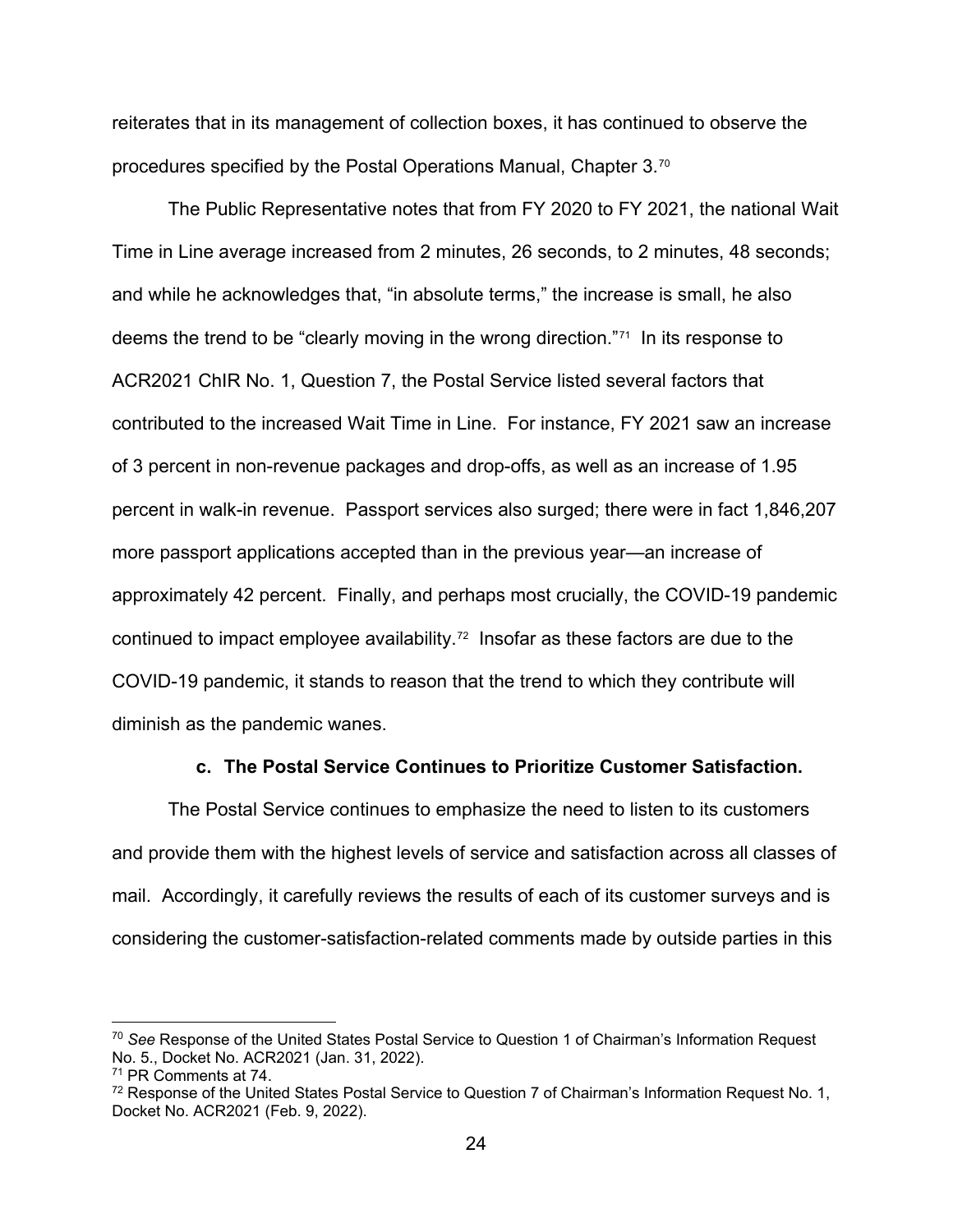docket. Specifically, the Public Representative made a number of comments related to the Postal Service's customer satisfaction results, and the Postal Service will address some of these comments in these reply comments.

The Public Representative noted that the Postal Service updated its Business Service Network (BSN), Business Mail Entry Unit (BMEU), and USPS.com surveys to provide a Spanish-language option in order to capture a higher volume of feedback from Spanish-speaking customers.[73](#page-24-0) The Public Representative agreed with this initiative to improve the inclusivity of these surveys and commended the Postal Service for meeting the needs of its primarily Spanish-speaking customers.[74](#page-24-1) However, the Public Representative noted a concern that this change could affect the comparability of the FY 2020 and FY 2021 the Customer Experience (CX) Composite scores because the inclusion of the Spanish-speaking customers changes the overall representation of customers in the BSN, BMEU, and USPS.com surveys.[75](#page-24-2) The Postal Service strives for continuous improvement, and having Spanish-language surveys broadens its ability to hear from more customers. Spanish-language surveys ask the same questions as the English-language surveys. Having this additional option should increase response counts as the survey is now more inclusive.

The Public Representative also questioned the Postal Service's adjustments to its calculation of the overall satisfaction (OSAT) score for the Customer Care Center (CCC) survey.[76](#page-24-3) The CCC survey's OSAT score was calculated by combining the Live Agent and Voice Interactive Response (IVR) OSAT scores. As the Postal Service noted

<sup>73</sup> PR Comments at 80.

<span id="page-24-2"></span><span id="page-24-1"></span><span id="page-24-0"></span><sup>74</sup> *Id*. at 81.

<span id="page-24-3"></span><sup>75</sup> *Id*. 76 *Id*. at 81-82.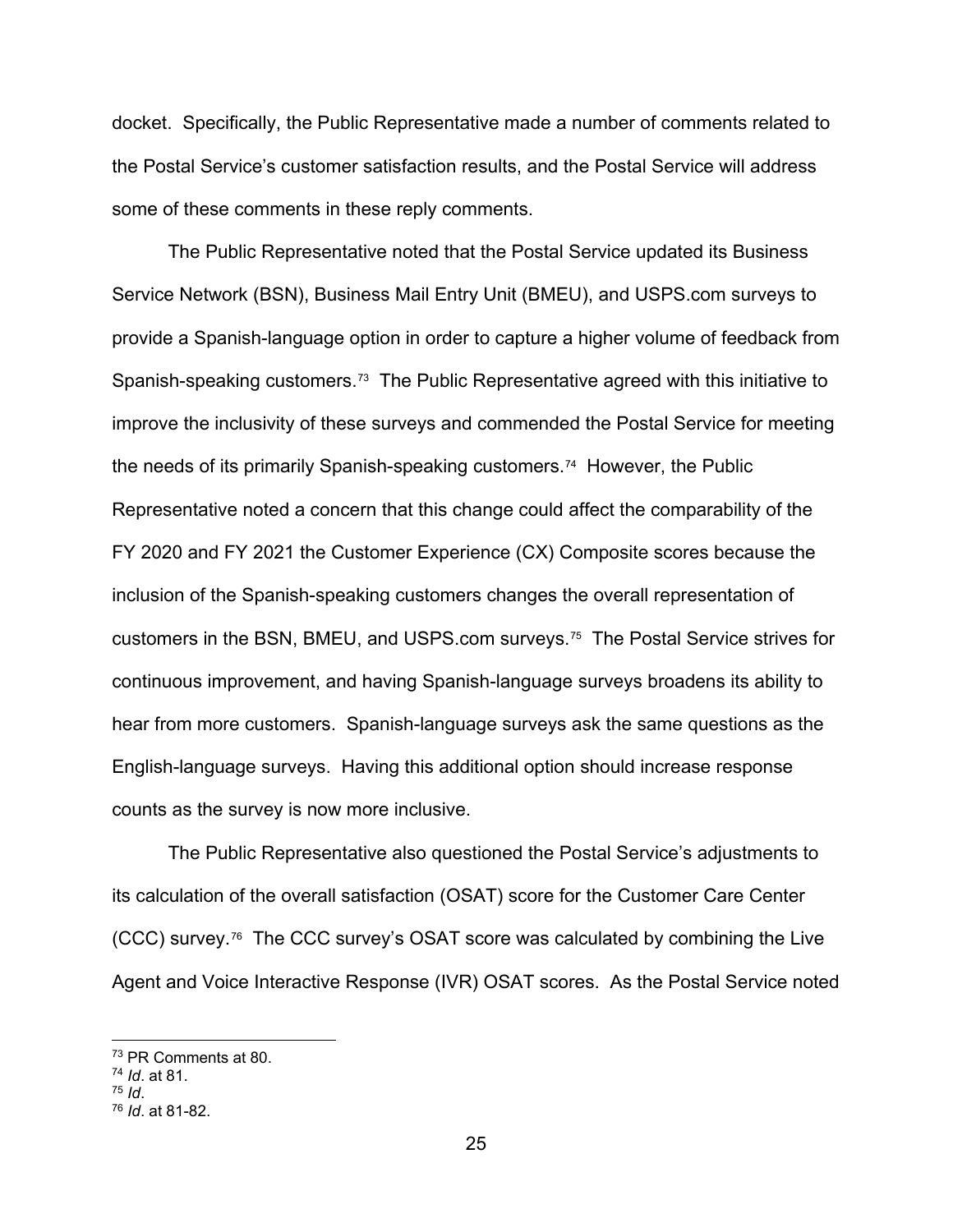in its ACR, in FY 2021 the Postal Service discontinued applying any pre-defined weighting (*e.g.*, 50-50) to the IVR and Live Agent category results and instead adopted a superior approach that consolidated all responses into one overall calculation.[77](#page-25-0) This means that all the CCC surveys were combined into a single score.

Moreover, the Public Representative noted that the Postal Service set its FY 2022 survey targets at the levels achieved in FY 2020, and, with the exception of the BSN target, the Public Representative agreed with these targets and believed that these targets are in line with the Commission's recommendation to "consider the prior year's result when setting the subsequent year's [customer satisfaction] target."[78](#page-25-1) For the BSN target, the Public Representative observed that the Postal Service kept the FY 2020 level as the target for the BSN survey, despite the Postal Service implying that the BSN customer satisfaction may decrease in FY 2022.[79](#page-25-2) When setting targets for its customer satisfaction surveys, the Postal Service takes into account more than one year of customer satisfaction results. Accordingly, when setting the target for its BSN survey, the Postal Service used more than one year of customer satisfaction results.

The Public Representative also noted some concerns about whether the Postal Service took into account the Commission's recommendation to consider methodological changes to the Delivery and Large Business surveys.[80](#page-25-3) The Commission recommended that the Postal Service continue asking general questions relating to service performance for Market Dominant products and to consider asking

<span id="page-25-0"></span><sup>77</sup> FY 2021 ACR at 58.

<span id="page-25-1"></span><sup>78</sup> PR Comments at 86-88.

<span id="page-25-2"></span><sup>79</sup> *Id*. at 86-88 and 91-92.

<span id="page-25-3"></span><sup>80</sup> *Id*. at 96.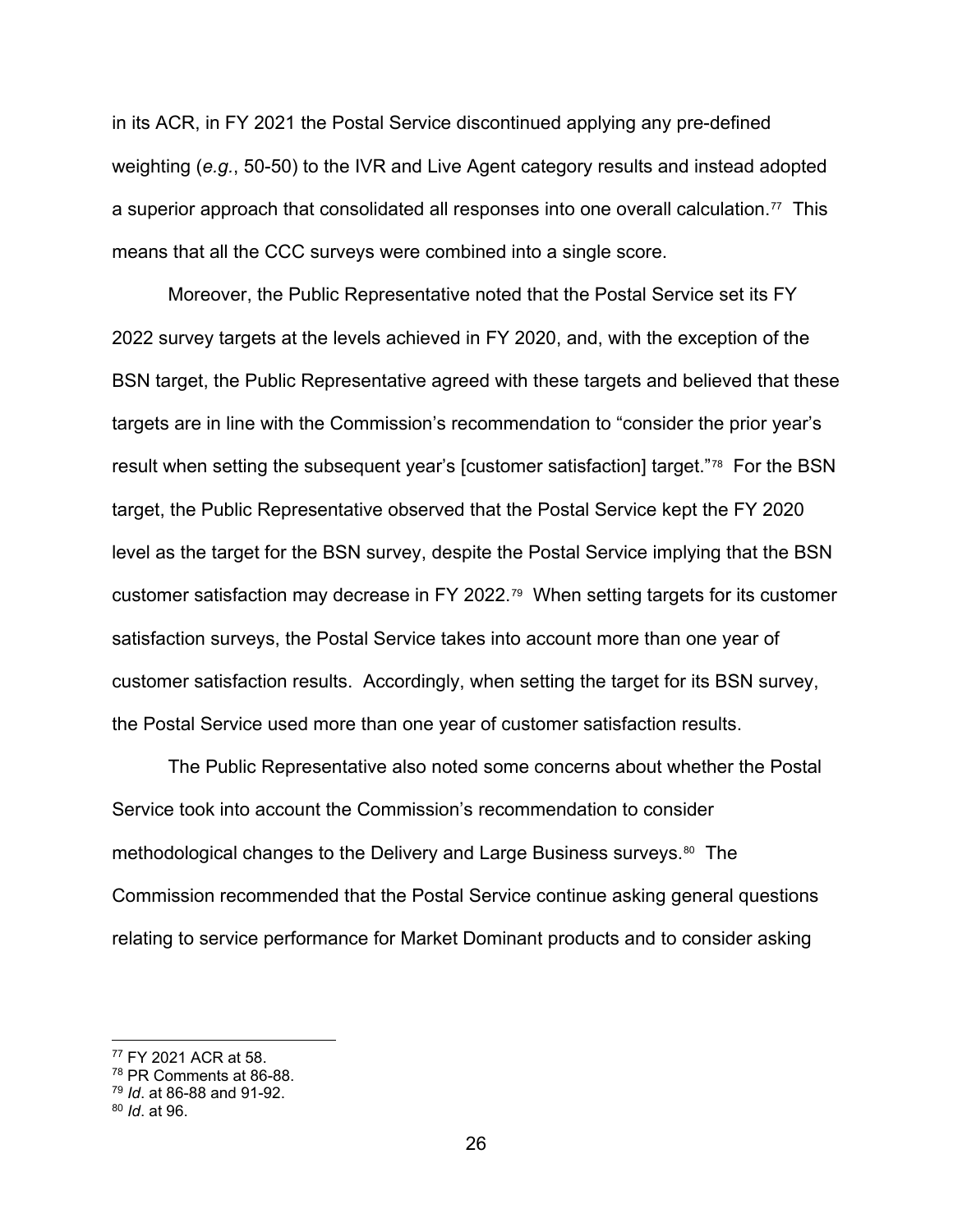specific questions for each Market Dominant product relating to service performance.<sup>81</sup> The Postal Service considered this recommendation, but did not adopt it because of possible negative consequences. For instance, increasing the length of the survey could increase the abandonment rate, which would lead to fewer responses and decrease the statistical significance of the results.

Lastly, the Public Representative observed that the Postal Service did not satisfy the Commission's directive to provide information on actions taken to improve customer satisfaction for each customer type, residential, small/medium business, and large business.[82](#page-26-1) Although the Postal Service believes that it provided ample information to satisfy this directive, the Postal Service provides here additional information in response to the Public Representative's request.<sup>[83](#page-26-2)</sup> Regarding large businesses, the Postal Service strived to increase customer satisfaction by improving customer service performance for USPS Marketing Mail, which was successfully achieved by the end of FY 2021.<sup>[84](#page-26-3)</sup> The Postal Service also cultivated customer relationships with large mailers by educating customers through such initiatives as the Mailer Technical Advisory Committee, which consists of industry associations and alliance partners. In addition, the Postal Service increased the size of First-Class Mail commercial postcards, which allows for more advertising space and increases the associated value of the mail piece.[85](#page-26-4) A 22.6 percent increase in presorted card volumes during the four months

<span id="page-26-0"></span><sup>81</sup> FY 2020 ACD at 234: PR Comments at 96.

<span id="page-26-1"></span><sup>82</sup> PR Comments at 101; FY 2020 ACD, Appendix A, at 16; FY 2020 ACD, at 235

<span id="page-26-2"></span><sup>83</sup> FY 2021 ACR at 75-76.

<span id="page-26-3"></span><sup>84</sup> *See* Response of the United States Postal Service to Question 1 of Commission Information Request No. 1, Periodic Reports (March 18, 2021); Postal Service's FY 2021 Quarter 4 Service Performance Measurement Data (https://www.prc.gov/dockets/document/120179).

<span id="page-26-4"></span><sup>&</sup>lt;sup>85</sup> PRC Order No. 546, Order Approving Update to the Maximum Size Limit for Presorted First-Class Mail Postcards, Docket No. MC2021-104 (July 28, 2021).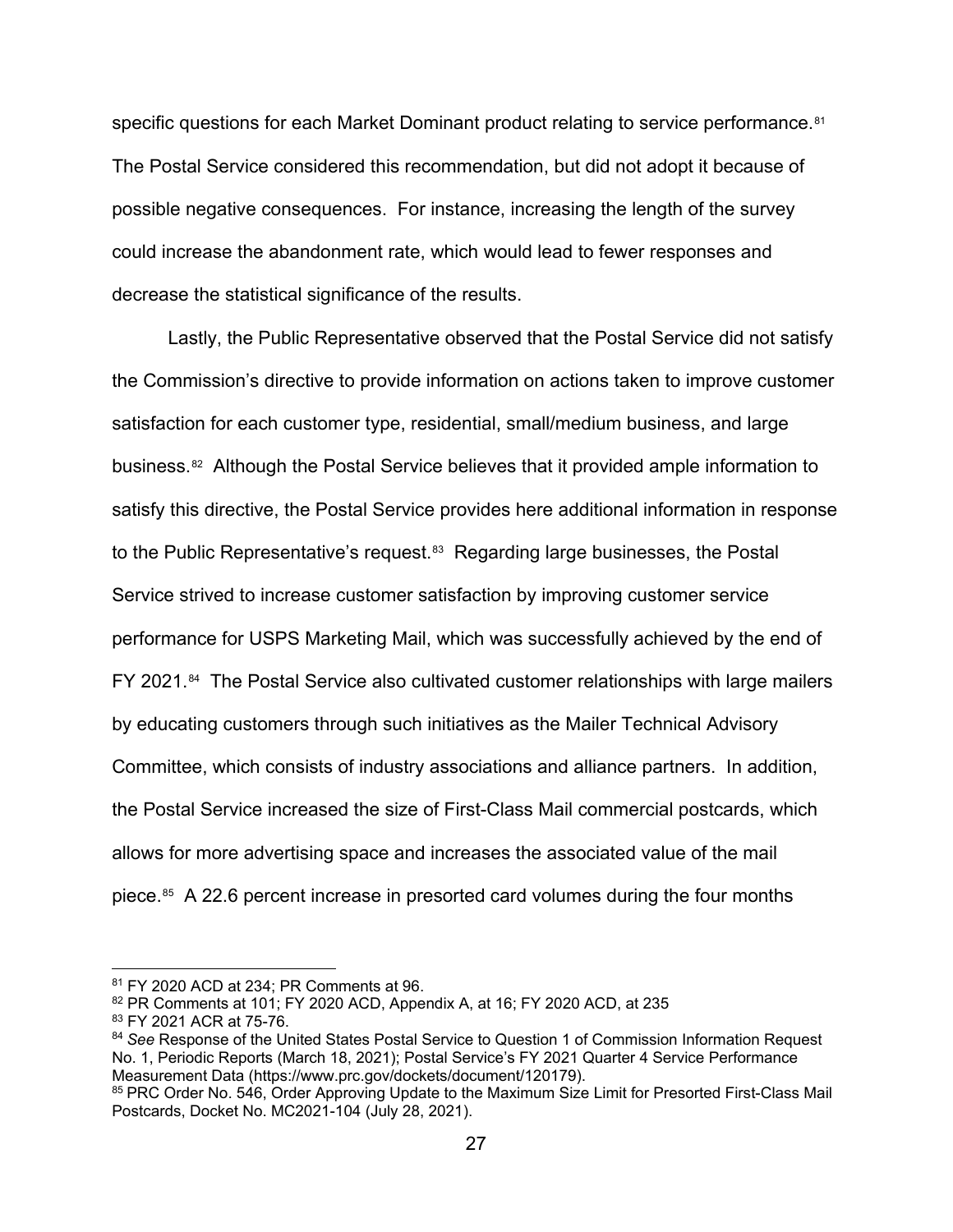following the August 2021 introduction of the larger cards, as compared to the same period last year (SPLY), indicates a possible increased customer satisfaction with the new card size. Additionally, the Postal Service made enhancements to Informed Delivery which provides personalized information and notifications that are useful to mailers and their customers. In FY 2021, the Postal Service also simplified requirements for promotions to help make it easier for mailers and shippers to understand and participate.[86](#page-27-0) Promotions provide incentives for mailers to stay in or increase their mail campaigns and offer new technologies and mail enhancements to further increase engagement with their target audiences. $87$  Overall volume during such promotions increased 6 percent over SPLY, which indicates a possible increase in satisfaction with the promotions and the Postal Service. The Postal Service also continued to offer new innovations for businesses to interact with their customers, such as the Plus One card.

In reference to small/medium businesses, the Postal Service worked closely with small and medium businesses at Postal Customer Council events and through Postal Service-organized workshops and meetings in order to educate these stakeholders about how to mail and ship effectively and provide information about new and enhanced product offerings. The Postal Service also made the Every Door Direct Mail Retail website more user friendly, which helped simplify the process for local business to mail items to local consumers.<sup>[88](#page-27-2)</sup> Additionally, the Postal Service introduced a new Connect

<span id="page-27-0"></span><sup>86</sup> PRC Order No. 5937, Order on Price Adjustments for First-Class Mail, USPS Marketing Mail, Periodicals, Package Services, and Special Services Products and Related Mail Classification Changes, Docket No. 2021-2 (July 19, 2021).

<span id="page-27-1"></span> $87$  *Id*.

<span id="page-27-2"></span><sup>88</sup> *See* Using Every Door Direct Mail (https://www.usps.com/business/every-door-direct-mail.htm).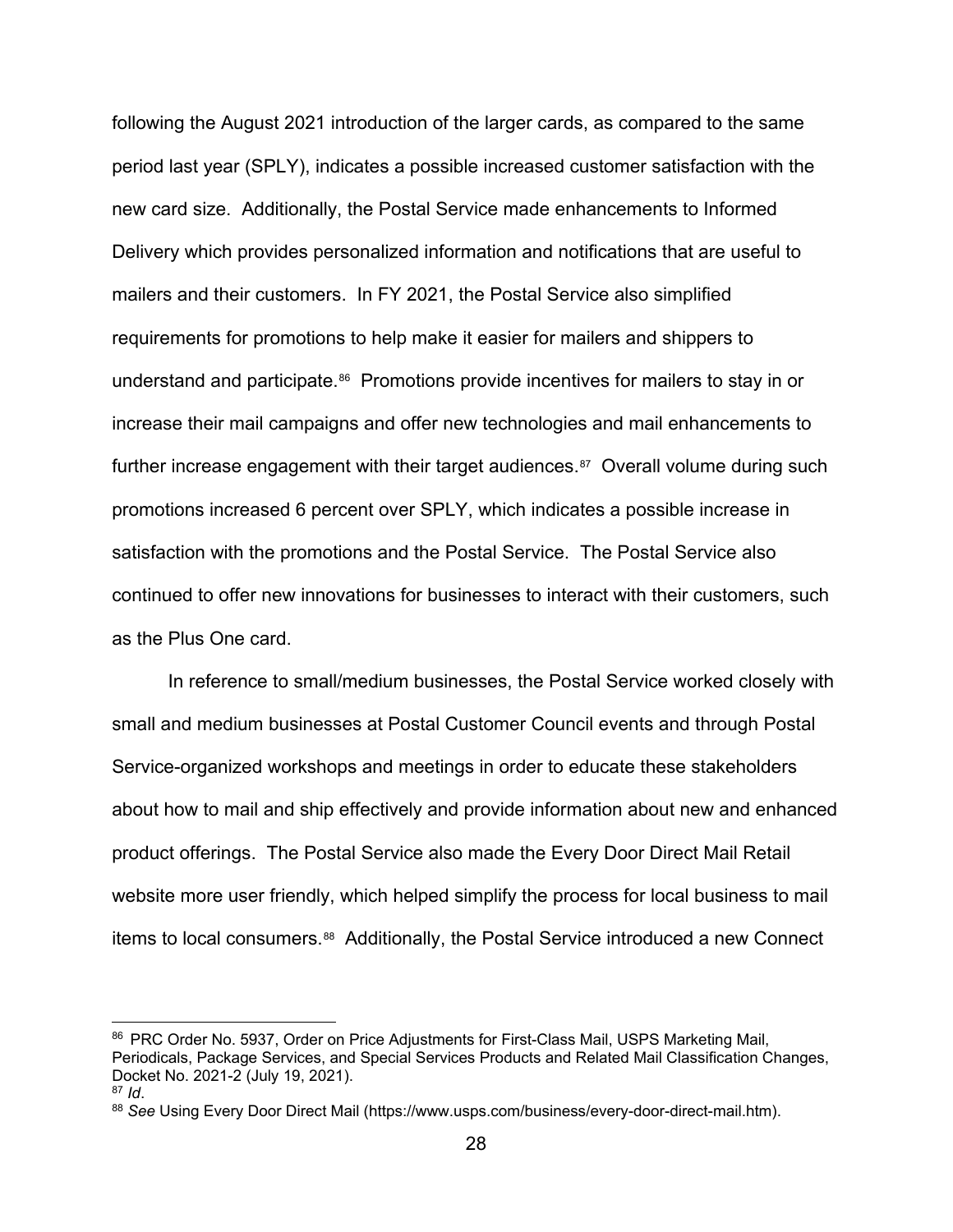Local (package) market test in an effort to make shipping local packages easier and faster, so that small/medium businesses could compete in an increasingly demanding marketplace.

Finally, regarding residential, the Postal Service made enhancements to Informed Delivery, which increased the usefulness of this free service for individual recipients of mail. Moreover, the some of the Postal Service's efforts to increase satisfaction for business mailers also had a positive spill-over effect for residential customers by making mail more targeted and valuable for individuals.

#### **IV. Conclusion**

The Postal Service appreciates the opportunity to comment on the issues raised by the parties in their initial comments.

Respectfully submitted,

UNITED STATES POSTAL SERVICE By its attorneys:

Anthony Alverno Chief Counsel, Global Business and Service Development

Nabeel Cheema Chief Counsel, Pricing & Product Support

Nickolas Card Michael Gross Eric P. Koetting Christopher C. Meyerson Andrew L. Pigott Jeffrey A. Rackow Mikhail Raykher C. Dennis Southard IV

Attorneys